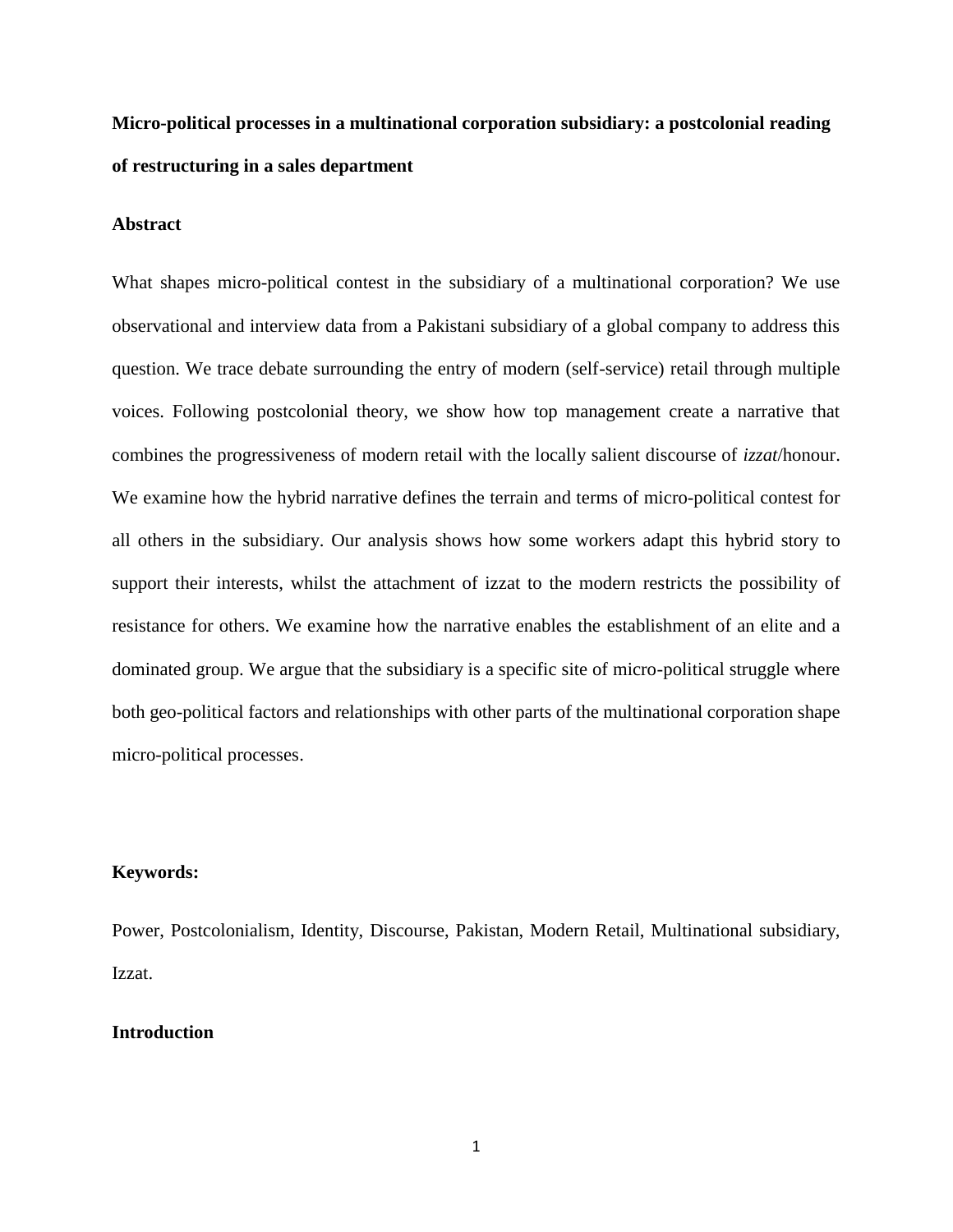Recent research has taken a broad view of power, attending particularly to its invisible and anonymous forms, to illuminate the complexity of power in the multinational corporation (MNC) (Geppert and Dörrenbächer, 2011). At the macro level, relationships within the MNC are framed by broad geo-political power relations and by historic, often colonial, patterns of domination (e.g. Boussebaa et al., 2014; Vaara et al., 2005). The multiple operational contexts within the MNC also give rise to differences in norms, values and institutional environments that support diverse logics or rationalities and provide different sources of legitimacy (Geppert et al., 2003). Power operates in the negotiation of these differences and in the transfer of practices from the headquarters and their application in subsidiaries (Clark and Geppert, 2006; Geppert and Williams, 2006). Power operates also through the discourses actors use to make sense of organisational life and negotiate and contest change (Clark and Geppert, 2006; Geppert and Williams, 2006). This complexity gives rise to a politicised view of the MNC which Morgan and Kristensen (2006, p. 1473) describe as "a totality (which) may be seen as a highly complex configuration of on-going micro-political power conflicts at different levels".

Studies of power have focused primarily on international relationships within the MNC and on power conflicts amongst managers, either in the headquarter-subsidiary relationship (e.g. Dörrenbächer and Gammelgaard, 2011; Vaara et al., 2005) or amongst subsidiary managers of different nationalities (e.g. Koveshnikov et al., 2016). Authors have called for further research involving a spectrum of MNC stakeholders beyond managers (Dörrenbächer and Geppert, 2009) and advised that we pay attention to the 'rim' (Blazejewski, 2009) in order to address an assumed homogeneity and better understand heterogeneity within the units of the MNC (Bjerregaard and Klitmøller , 2016; Frenkel, 2008). Research within the subsidiary unit would recognise that actors occupy different immediate social spaces, have diverse and possibly conflicting interests and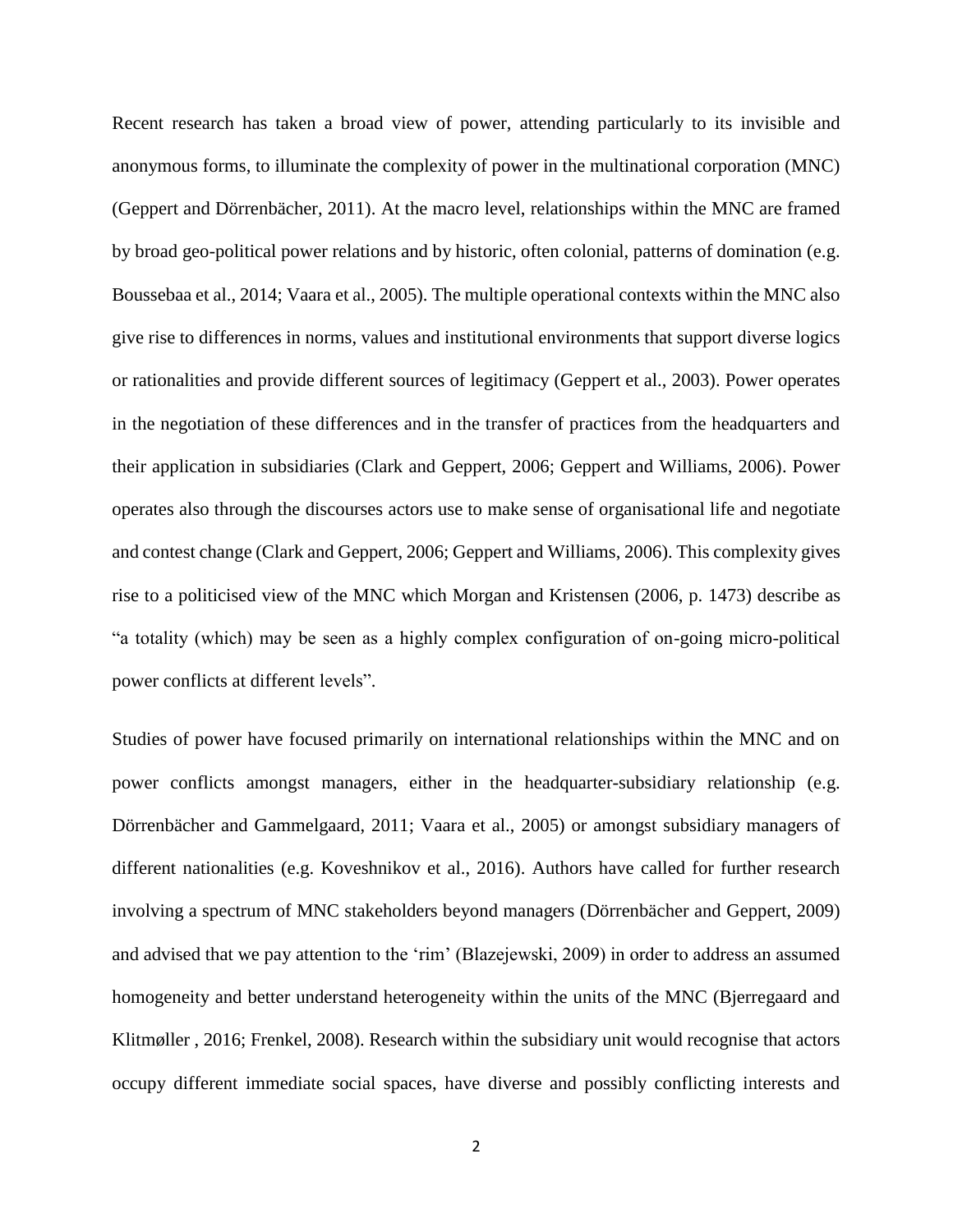deploy multiple institutional and cultural resources in different ways (Bjerregaard and Klitmøller, 2016; Ferner et al., 2005; Frenkel, 2008). Research that has included a broader spectrum of participants demonstrates the relevance to the politics of the subsidiary of those factors utilised in political struggle across the national units of the MNC. Diverse subsidiary actors navigate international and local institutions (Ferner et al., 2005) to interpret immediate contexts differently. Some actors locate themselves more firmly within the local than do others. They apply conflicting rationalities to pursue different interests (Blazejewski, 2009). They experimentally interpret rules, roles and identities (Blazejewski, 2009) and they appropriate and define the international and the local according to the matter at hand (Ailon and Kunda, 2009. Yet, relatively little work has focused primarily on power and relationships in the subsidiary or sought to explain the particularity of power within the subsidiary through the links between this context, the MNC and broader geopolitics. Our objective is to enhance understanding of the MNC as a complex totality of power (Morgan and Kristensen, 2006) by exploring the operation of power within the subsidiary, recognising the particularity of the subsidiary context in its relationship to the meso (MNC) and macro (geo-political).

Postcolonial theory offers an apposite lens to examine power in the MNC subsidiary. This is because postcolonial theory insists on analytic movement between the micro, the meso (e.g. MNC) and the macro (historic and geo-political structures). For example, organisational scholars argue that western capitalism's domination of the global south is related to persistent colonial educational structures (Jhatial et al., 2014), the spread of an international management education (Alcadipani and Caldas, 2012; Westwood and Jack, 2008) and western management practices (Nkomo, 2011) and to the use of the English language (Boussebaa et al., 2014). The notion of a local 'comprador' management elite that is both created by and required for western dominance (Boussebaa et al.,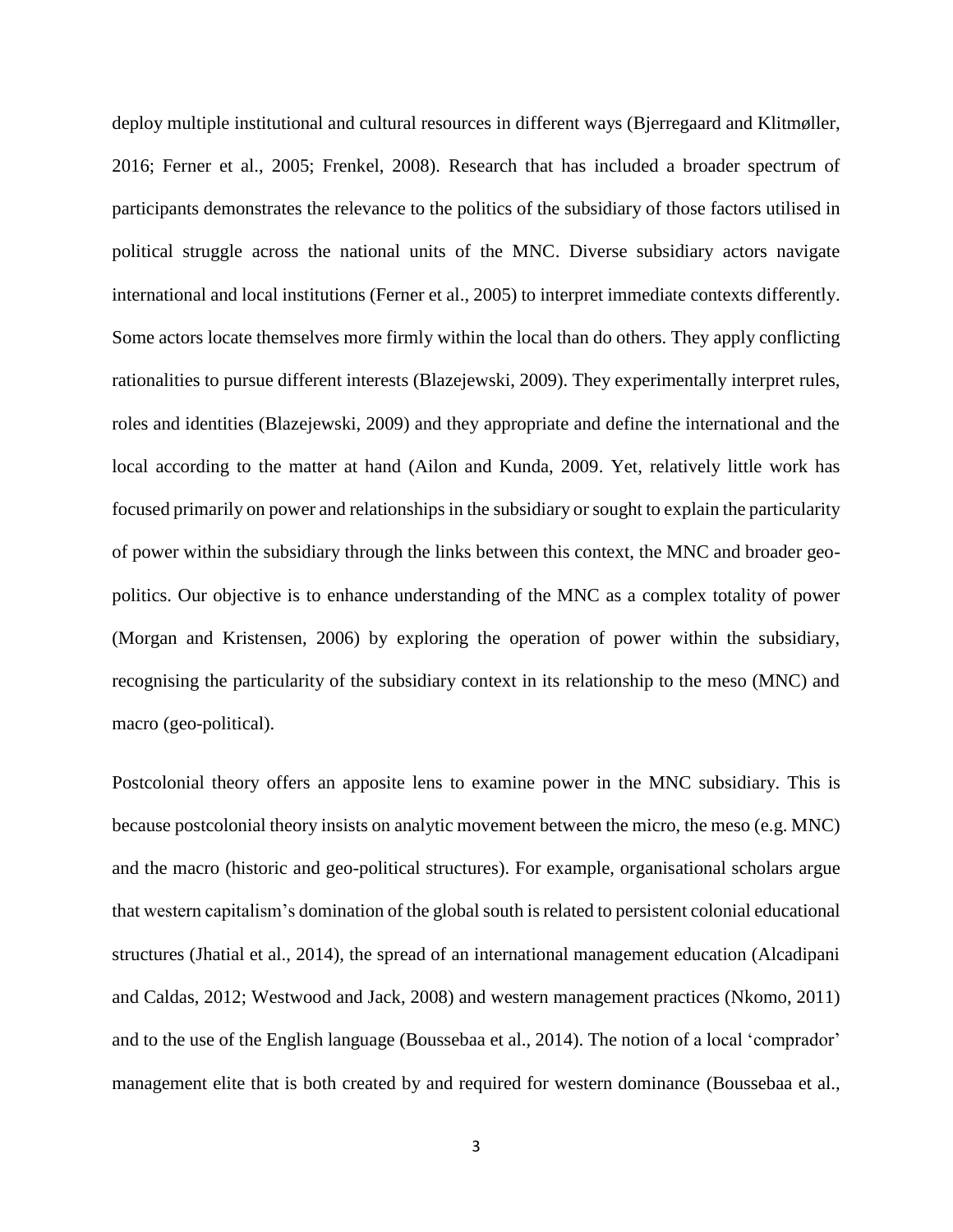2014; Varman and Saha, 2009) helps to explain how global influences gain importance in the local context. The comprador translate between the global and local and act as the agents of multinational capital while disciplining the periphery (Varman and Saha, 2009). However, the comprador remain distinctive from western managers (Srinivas, 2013) and can be ambivalent towards the theories and practices of western management (Yousfi, 2014) and have difficulty navigating identity across workplace and local contexts. The comprador are distinctive too in the local context due to their cosmopolitanism and relative mobility (Clark and Geppert, 2011).

We apply a postcolonial lens to explore micro-political conflict in a Pakistani subsidiary of a fastmoving consumer goods MNC (referred to through the pseudonym FmcgCo). We conducted the research at a moment of particular significance for the subsidiary – around the time of the market entry in Pakistan of international retailers and wholesalers – and our empirical work focuses on the micro-political struggle that this provoked within the trade sales department. Firstly, we elaborate key ideas from postcolonial literatures that are germane to the power conflicts in our context and allow us to refine our research questions – notably the concept of the third space and the roles of mimicry and the grand narrative of progress. In the second section, we use literatures to outline the global and local discursive resources that are central to the operation of power in our context – the grand narrative of progress built around modern retail, and the locally salient discourse of *izzat* (honour) in Pakistan. We turn then to the empirical work, discussing our methods before presenting our analysis. In our discussion, we consider three areas: the operation of power through the blending of discourse, the role of the plasticity of *izzat* in allowing participants to pursue their interests and the specificity of the subsidiary as a site of micro-political activity.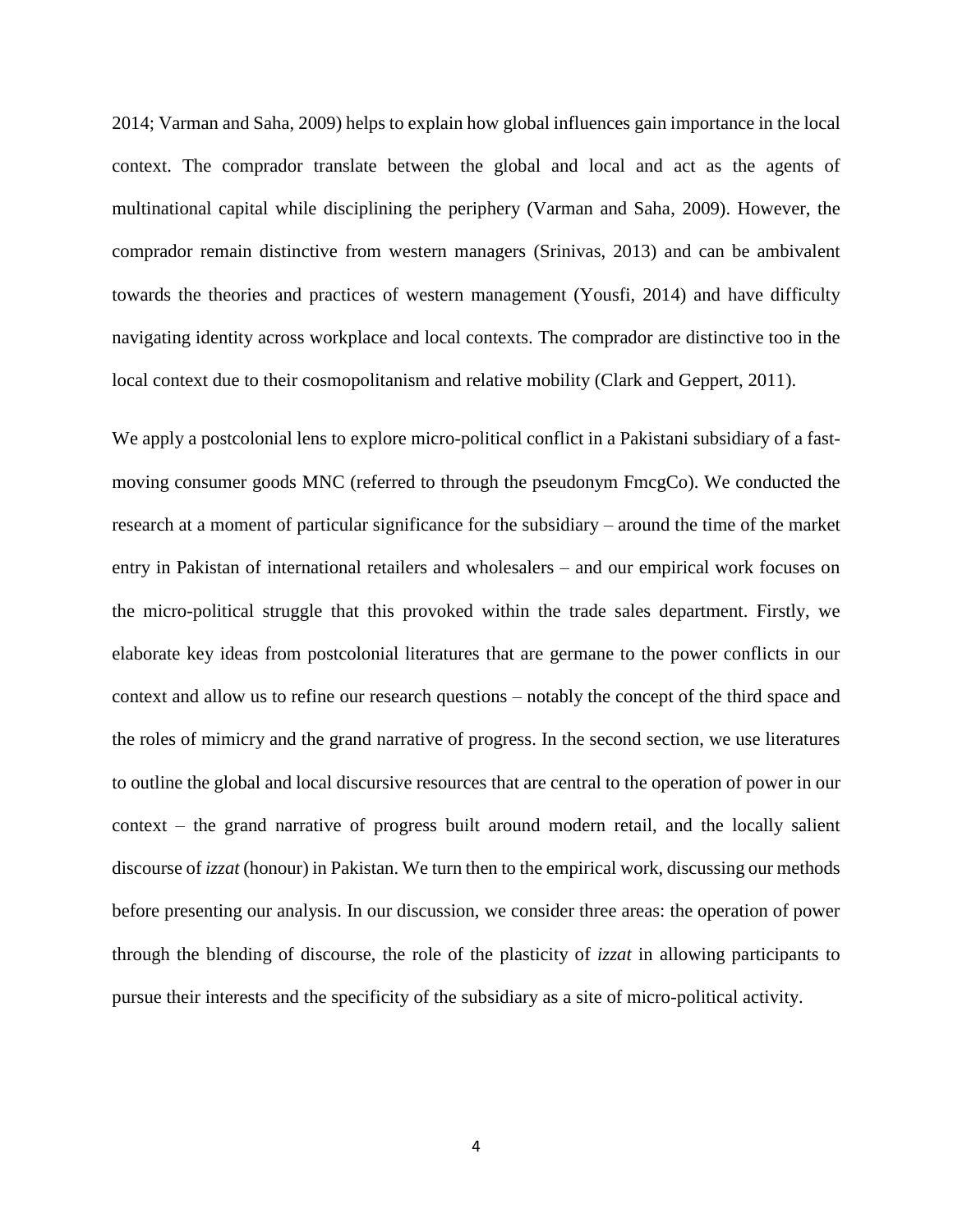#### **A postcolonial lens**

The postcolonial perspective highlights the on-going significance of historic encounters on the relations between countries and peoples (Prasad, 2008). Organisational scholars adopting this perspective to provide a critical explanation of "how control, exploitation and patterns of domination and submission are operationalised" (Prasad, 2014, p. 235) in western capitalism's relations to the global south (Khan and Koshul, 2011). A key departure point in postcolonialism questions the essential character of those features that are taken to differentiate nations and peoples. Edward Said's (2001) influential work on orientalism demonstrates the structuring effect of persistent associations of the West (rational, modern and progressive) and the Global South (backward, traditional and primitive). Importantly, postcolonial theorists explain these associations as constructs that are (re)produced in a narrative that constitutes difference rather than reflects difference (Frenkel, 2008). Yet, the continued telling of such characterisations enhances their currency and marginalises alternative renditions so that we must question how 'culture' is invoked and legitimised to (re)produce distinctiveness (Dar, 2014). From this perspective, culture is seen as "diffuse and heterogeneous, mutable, negotiated and infused with contestation and power relations" (Jack et al. 2008, p. 875). We should look for power in how the cultural is defined, to what consequences and in whose interests ( $Ozkazan\zeta-Pan$ , 2008) when culture becomes a resource in negotiating identity and status (Ailon-Souday and Kunda, 2003; Koveshnikov et al., 2016).

Orientalism has been criticised, most prominently by Bhabha (1990), for overly determining the link between coloniser and colonised, thereby totalising subjugation of the colonised and overlooking variation within each group (Jack and Westwood, 2006). Bhabha (1994) therefore offers the concept of 'the third space' in which identities are actively negotiated and carved out by juxtaposing, translating and re-working cultural repertoires so that new positions emerge (Shimoni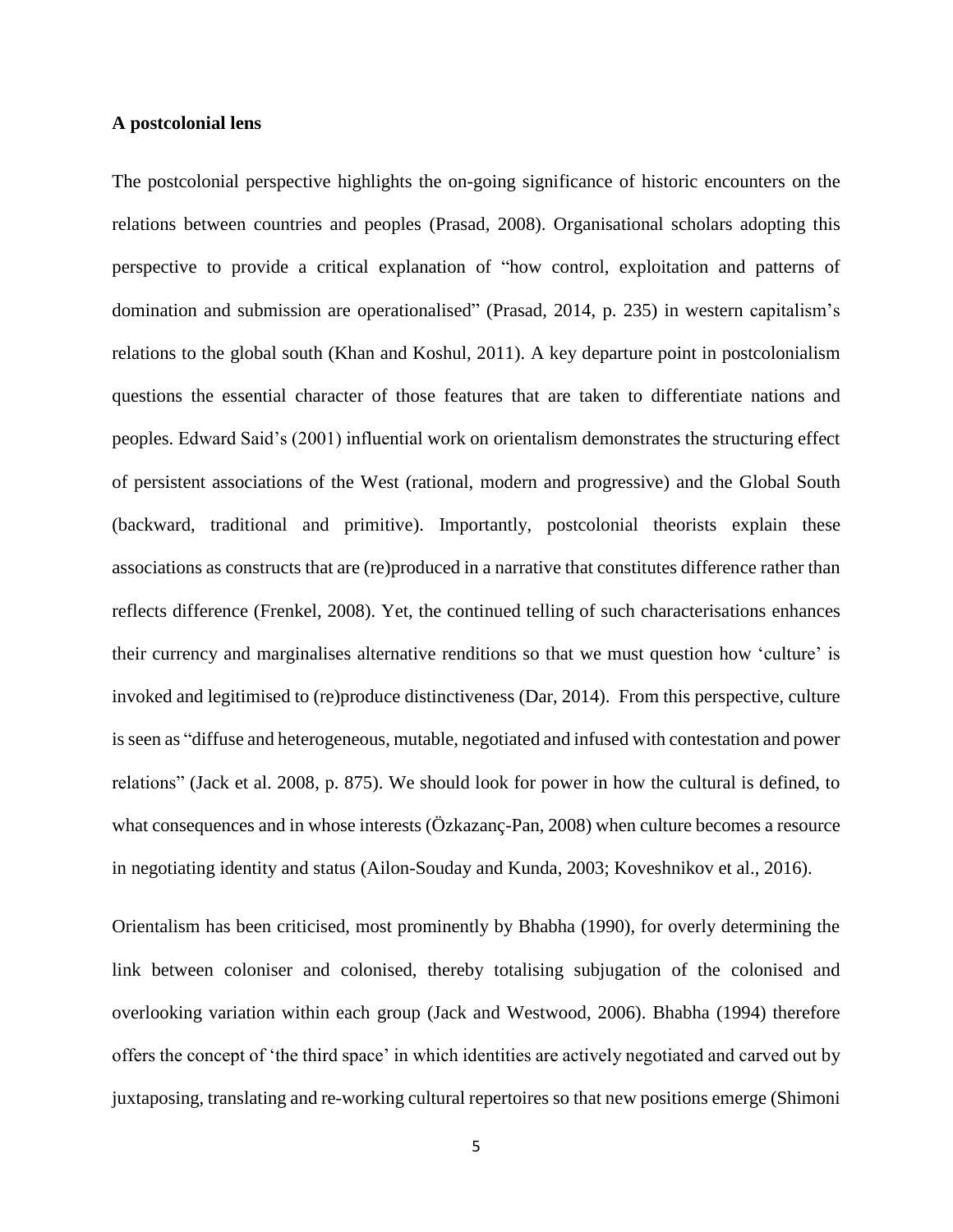and Bergman, 2006). Apparent closure occurs where aspects are learnt and performed (Frenkel, 2008), but lack of closure implies that there are sites where identities can be refused and narratives can be contested (Özkazanç-Pan, 2008). The third space is important to a study of micro-political process since the third space opens the possibility for subversion, resistance and envisages power relations as ambivalent, continuously negotiated and never fully settled (Jack et al., 2008). Attention to active contestation in the third space reveals power relations and the continuous work that is involved in producing or sustaining them (Frenkel, 2008).

Nevertheless, the possibilities offered by the third space are constrained and shaped according to geo-political histories, privileged narratives, discourses and 'mimicry'. These features help to explain how the colonised is disciplined and becomes complicit in relations that limit their agency (Boussebaa and Brown, 2017; Varman and Saha, 2009). Constructed 'facts' outline how groups are to articulate and know themselves in particular ways and as homogeneous groups (Özkazanç-Pan, 2008). One potent vehicle in the construction and transmission of 'fact' is the grand narrative of (western) development, progress and improvement (Cooke, 2003). The developmental promise of such a narrative places obligations of participation on both the coloniser and colonised whilst proscribing the nature of the relationship between the two (Jack and Westwood, 2006). Development for the colonised involves the adoption of western practices and mimicry of the western ways of being that are narrated as ways of overcoming backwardness. However, mimicry is only ever partial and its imperfect outcome has the effect of sustaining international structures and hierarchy – the colonised becomes "almost the same but not quite" (Bhabha, 1994, p. 89).

The concepts outlined here have proved valuable in explaining the domination of western business ideas and practices and relating the spread of such ideas to the politics of local contexts. Firstly, the narrative of progress validates western management practices, theories and education and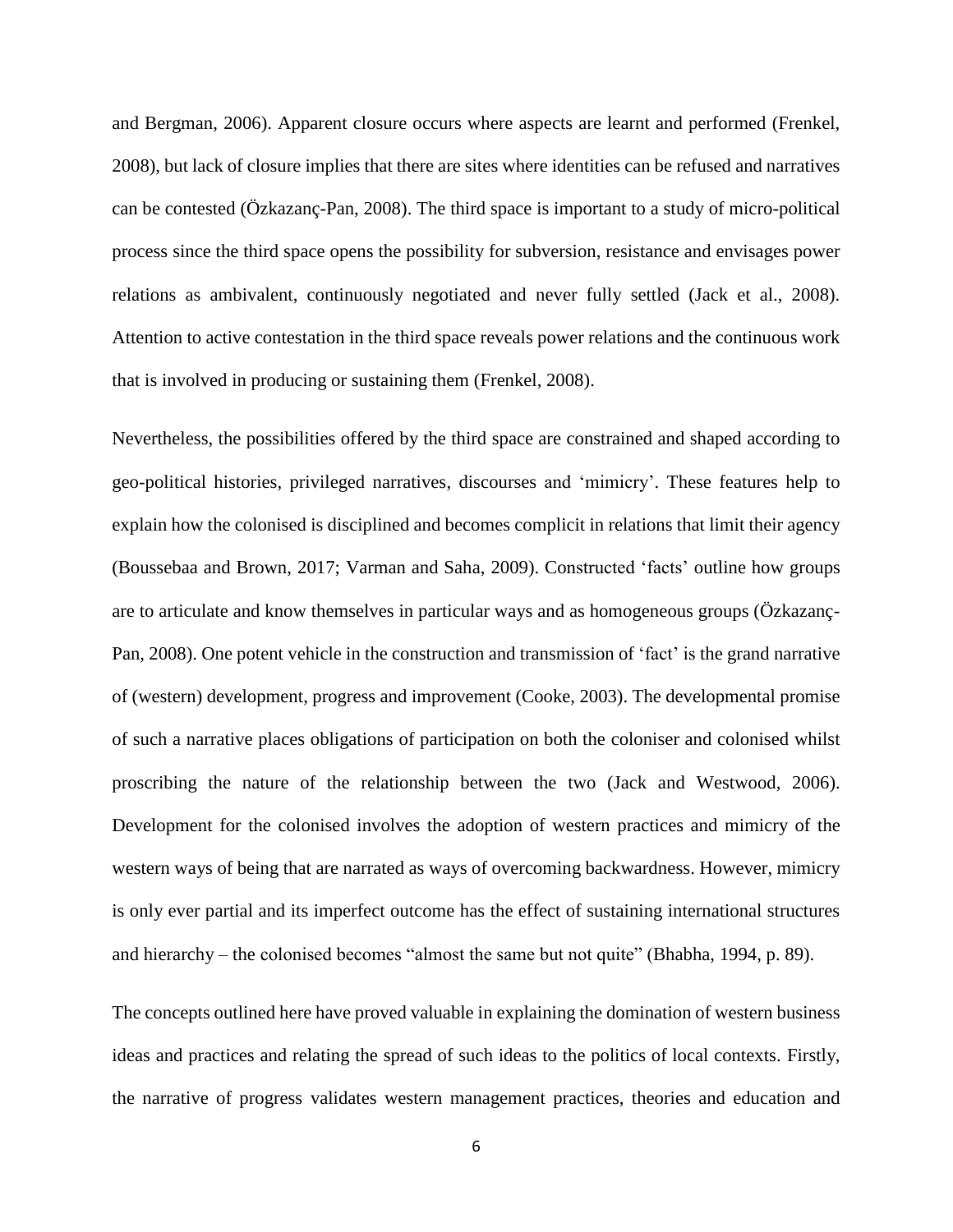legitimises their transfer across geographies (Alcadipani and Caldas, 2012; Boussebaa et al., 2012; Fougère and Moulettes, 2009) whilst being a power resource for those involved in their implementation. Secondly, the hybridity of the third space enriches understanding of how workers construct and contest identity by combining global and local elements. Yousfi (2014), for example, shows how managers' mimicry of the global blends with an attachment to the local to produce an ambivalent stance that both resists and adopts the global. Ailon-Souday and Kunda (2003) find that the selective application of transnational and local ideals enables management. Other workgroups display similar hybridity. Indian call centre operatives, for example, blend the global and local in fluid ways to make sense of the self in the different spaces of work and home (Mirchandani et al., 2012) whilst the inadequacy of their mimicry is highlighted in (phone) encounters with the West (Boussebaa et al., 2014). Collectively these insights demonstrate the influence of the global and the macro-political across the multiple contexts of the MNC and show how these influences are combined with local resources in active and creative identity work to influence and resist within the micro-politics of the subsidiary (Ailon and Kunda, 2009). Previous work using a postcolonial approach therefore guides our attention to several questions that allow us to explore the micro-politics of the subsidiary. How does grand narrative inform activity in the subsidiary, how it is applied and resisted? How are the global and the local deployed within the third space of the subsidiary, what hybrid identities emerge? How do the meso and macro contexts of the subsidiary influence the micro-politics of power in the subsidiary?

### **Global and local narratives in the context of FmcgCo**

In order to develop a fuller background to our study we introduce here the two aspects of the global and local that are fundamental to political contest in our study. Frenkel (2008) suggests that research should follow and dissect debate in order to understand heterogeneity and contest in the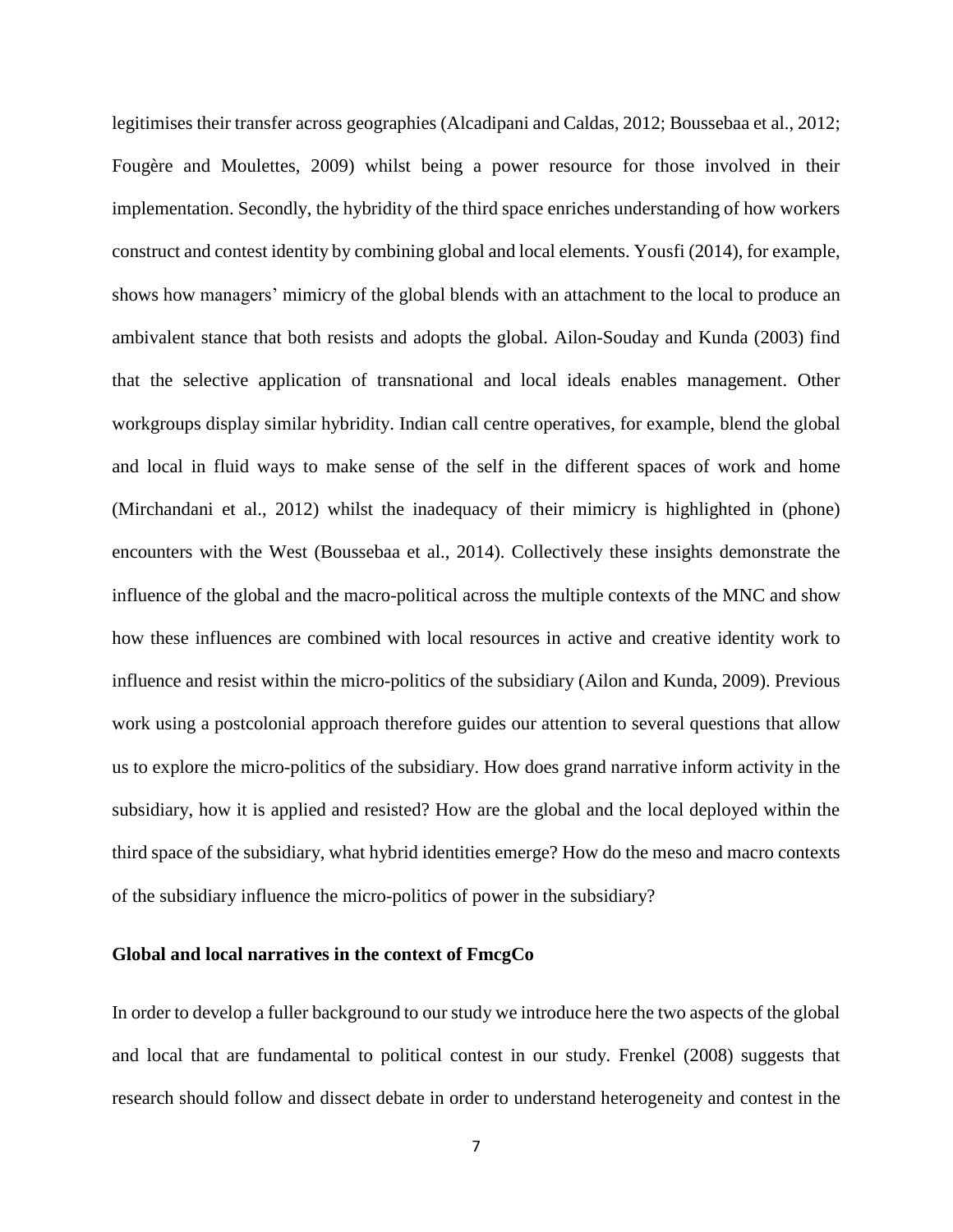subsidiary. In our research, the entry of multi-national retail corporations (Makro, Metro and Carrefour) to Pakistan provoked debate. This entry signalled the commencement of large-scale 'modern retail' in the country. For the MNC in our research, FmcgCo, this exogenous event was very significant for the trade sales department because it meant that they now had a new breed of customer with different requirements. Before we present our research, we therefore look at two sets of discourse germane to the debate, one global ('modern retail') and the other local ('*izzat'*/honour).

## *Modern retail in the narrative of progress*

In both academic and industry speak, in the West as in Pakistan, the terms 'modern' (sometimes also termed 'organised') and 'traditional' distinguish self-service stores from those in which shoppers are served by the shop-keeper. These terms already position self-service within a grand narrative of progress. A brief review of its history demonstrates how that narrative, with its western civilising mission and essential characterisation of resistant locals, underpinned the expansion of modern grocery.

Self-service grocery originated in America in 1916 and was disseminated rapidly across multiple sites through the development of grocery chains. The tellingly titled trade journal 'The Progressive Grocer', first published in 1922, aimed to modernise small independent retail businesses and retail rapidly became understood through the contrast between the innovative and modern and that which was conservative and dated (Cochoy, 2015). Tesco and Sainsbury's brought the modern concept to the UK some 30 years later and as a direct result of their participation in trade missions that had been organised by the government in an attempt to modernise and revitalise the post war economy (Bevan, 2005). The tethering of self-service to progress and modernity persisted as once unfamiliar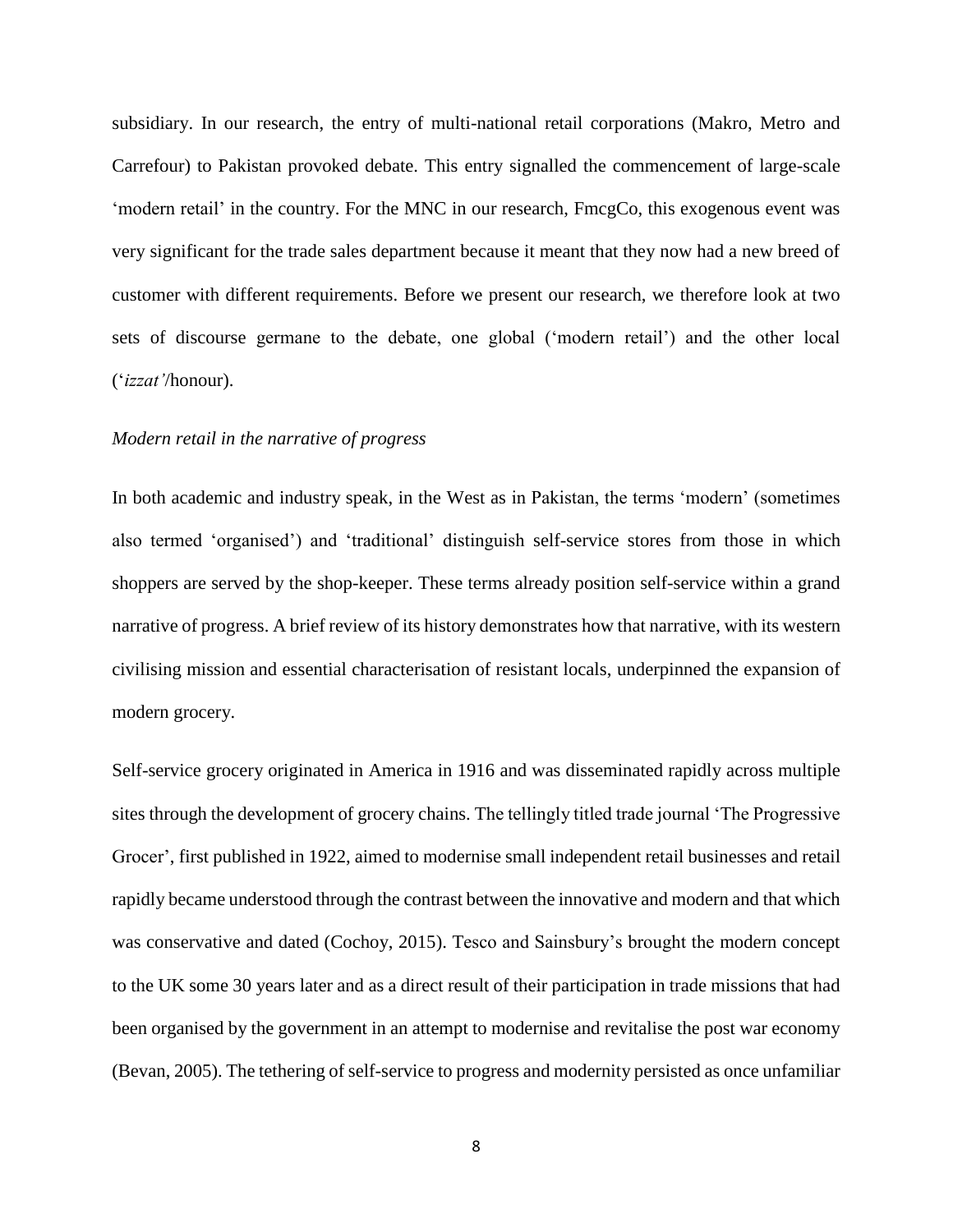styles of retail became naturalised in other western nations. Hence, by the 1970s it was the extraordinary character of the traditional that merited remark, as illustrated here through Goldman (1974) writing in the leading disciplinary *Journal of Marketing*. Goldman identified a civilising mission for marketing within international development, most particularly in the modernisation of urban food retailing systems (Goldman, 1974). The poor would "reap the benefits" (Goldman, 1974, p.9) of modern retail but its expansion required that they "change basic shopping habits" and the project faced the obstacle of locals' "(in)ability... to project themselves into unfamiliar situations – empathy – was generally found to be low" (Goldman, 1974, p. 11).

Barriers were overcome and modern retail was widely established globally, often through western MNC investment. This, however, had not been the case in Pakistan where the distribution of fast moving consumer goods operated through a network of distributors (300), wholesalers (10,000) and retailers (80,000) (Aman and Hopkinson, 2010). Retailers operated from small premises, often kiosks, as unfamiliar to many in the West now as self-service must have been to Americans a century previously. Nevertheless, several Walmart teaching cases were used when one of the authors studied at a prestigious Pakistani management school in 2001, whil nothing was taught on traditional retail.

## *Pakistan and the discourse of izzat*

The Islamic Republic of Pakistan was created within the former British Indian colony in 1947. Social life in Pakistan is regulated within a highly developed system of kinship ties and mutual obligation (Islam, 2004) alongside a system of elites. The elite system, though predating colonial times, was institutionally embedded in the Indian administration and military in the colony (Jhatial et al., 2014) and is retained in these important arms of the state. The combination of a relatively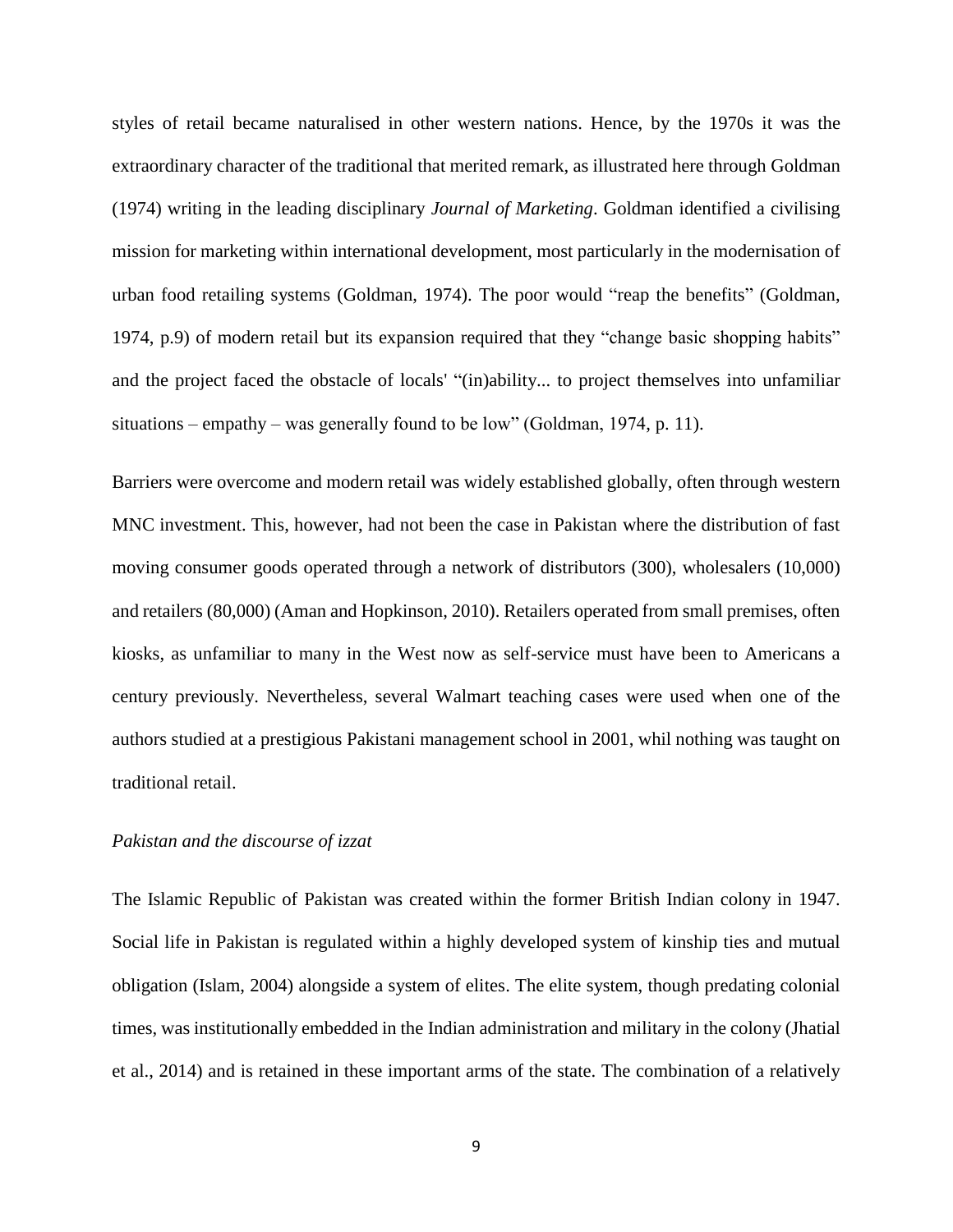formalised elite and the dense network of kinship ties accounts for the high levels of power distance and collectivism that researchers, following Hofsted, find Pakistani organisations (Islam, 2004). This combination is also manifest in *sifarish* (literally translated as recommendation or connection), which has been studied due to the role that social contacts and patronage play in recruitment and in the close social circles of the organisation (Khilji, 2003; Nadeem and Kayani, 2017). *Sifarish* is, however, more prominent in analyses of nationalised industries rooted in the military complex (Khilji, 2002, 2003) than in analyses of the MNC (Islam, 2004). From a postcolonial perspective, interest lies in how and with what consequences cultural 'traits', such as hierarchy and collectivism, are locally performed and contested.

One enduring legacy of colonialism is the bifurcated education system that produces and reinforces Pakistani class structures. The elite attend westernised schools with English language tuition whilst others can access government schools with instruction in Urdu. The tiered educational system "reproduce(s) structures of class domination and their ideological justification" that subordinates and reinforces the marginal position of some classes and minorities (Seymour-Smith, 1986, p. 90). The introduction of management education and specifically the MBA qualification has extended and revitalised this stratification. The most prestigious Pakistani MBA programmes are modelled on the Harvard system and international programmes require English fluency. Less prestigious institutions also offer management education and teach in English, often supplementing this with Urdu. This linguistically marked divide creates an elite (Fougère and Moulettes, 2009) sustained through the new social collectives of alumni networks and reproduced in the structure of MNCs where English language competence is particularly salient. Higher managers are mostly westernised, with fluent English and a prestigious MBA; those less privileged in their language and educational background occupy other roles. The social groupings of the MNC and alumni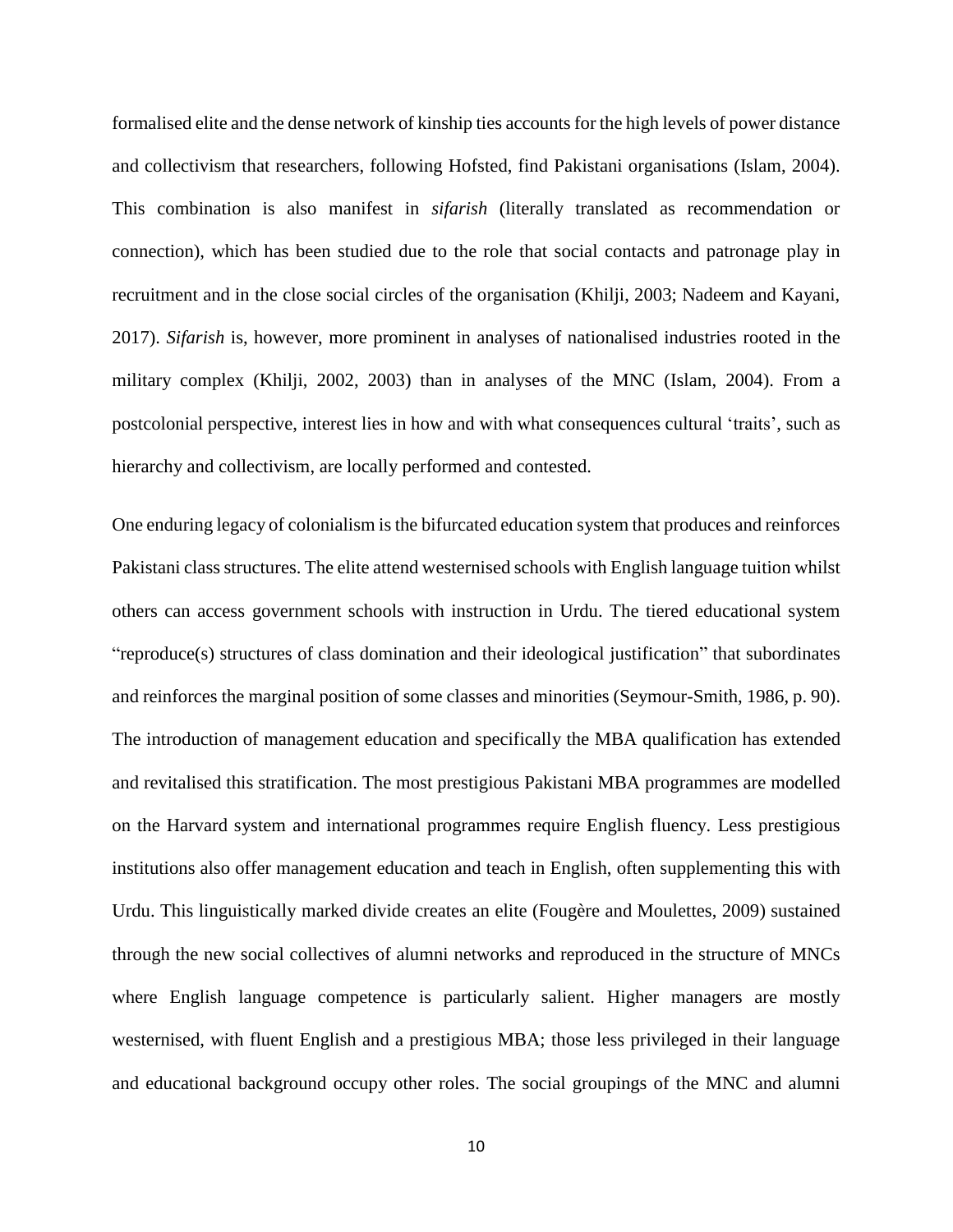networks remould and express longstanding 'cultural' aspects including hierarchy and collectivism.

*Izzat* is an Urdu word of longstanding significance in Pakistan and with etymological roots in Arabic and Persian where "*izzah*" meant 'glory'. As such, *izzat* shares some historic and cultural terrain with *sharaf* and *aziz,* concepts that Yousfi (2014 p.399) located as a shared framework of meaning that underpins Tunisian understandings of "the proper way to live and work." *Izzat* takes on a myriad of meanings and nuances in Pakistani social life and, though conveniently glossed as honour, "is central to a whole complex of emotionally charged values including honor, respect, reputation, shame, prestige, and status" (Dusenbery, 1990, p. 242). Cheesman (1997, p. 99) explains that "maintaining *izzat* is a driving motivation for vast numbers of people, from all communities and classes and in every walk of life." Thus, *izzat* is a keyword (Williams, 1976), a culturally prominent term with a rich lineage yet capable of carrying multiple meanings which are more or less subtle in their distinction and indicate contradiction and contest. Keywords are interesting because they demonstrate the plasticity of language. Keywords' ambiguity and lack of resolution (Davenport and Leitch, 2005) allows them to be subtly remolded to facilitate the development of coalitions in favour of particular interests (Jarzabkowski et al., 2010).

*Izzat* is widely studied in broader social sciences as a South Asian concept that shifts fluidly between individual and collective domains and regulates the behaviour of individuals, families and communities (e.g. Bhatti, 1999; Shaw, 2000). For example, *izzat* is widely applied to family honour where it is particularly carried by women (Roomi and Parrott; 2008). Yet, *izzat* shifts also to the domains of international politics and defence in right wing, military rhetoric (e.g. Cohen, 2004). The latter context demonstrates how *izzat* inculcates coalition through the spirit of "collective honour" and "kinship" (Lieven, 2011, p. 15) providing a platform that unites Pakistan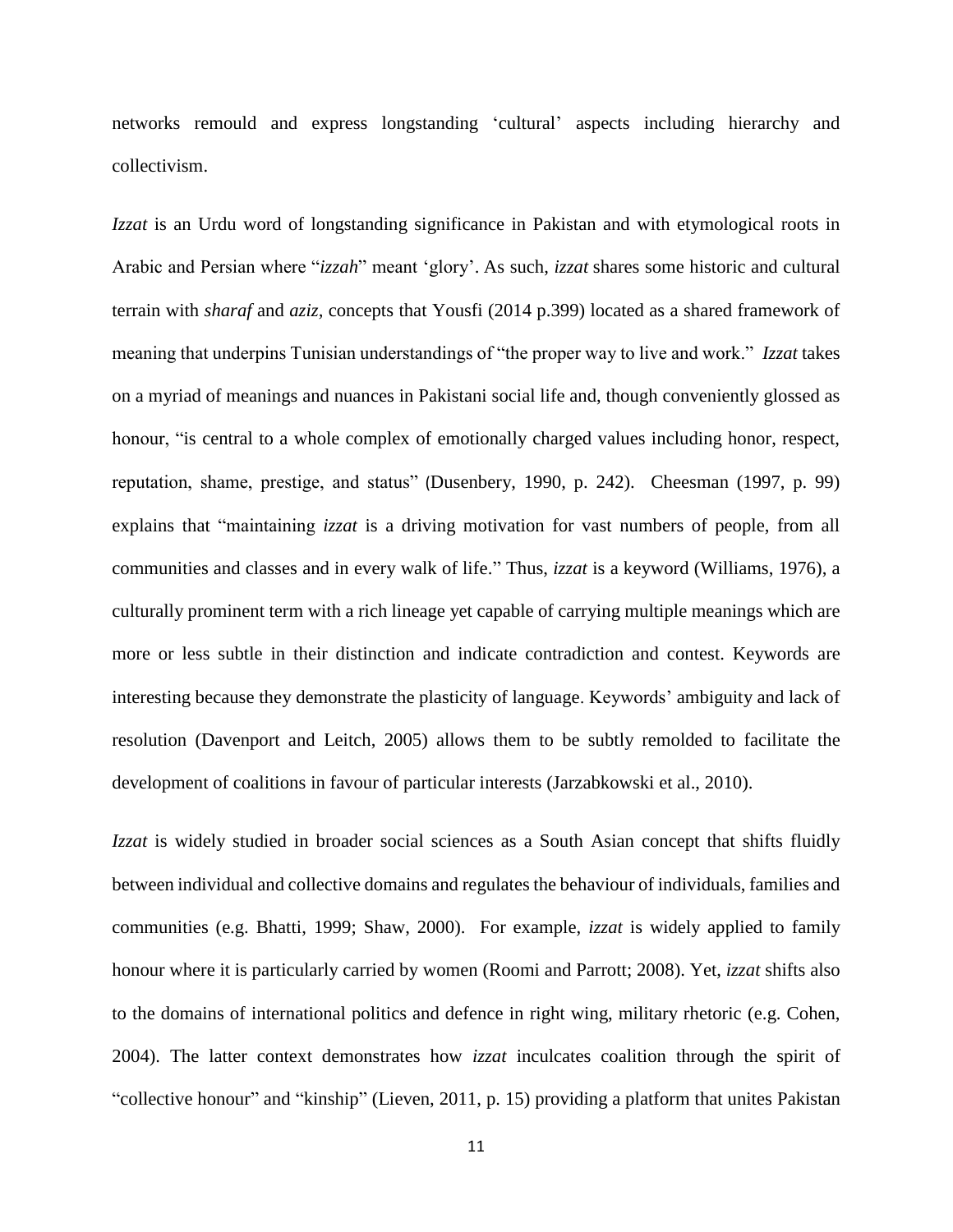against "the Other" (either India or the West). In seeing *izzat* as a potent discursive resource we are interested in how appeals to *izzat* are used to support and resist global discourses of modernisation and (re)constitute social relations.

### **Methods**

At the outset of our research, we were interested to understand the effect of the entry of MNC retail organisations on the structures, identities and practices in retail channels, using FmcgCo as our focal company. Our approach combined observation with interviews and included multiple participants both within FmcgCo and their retail customers. This multi-method approach has been effective in illuminating the practices of the MNC (e.g. Bjerregaard and Klitmoller, 2016) and demonstrating the diverse ways actors experiment as they negotiate the third space to make sense of events and of themselves (Blazejewski, 2009; Sliwa, 2009; Yousfi, 2014). This was the case also in our research, where from our inductive approach we identified 'modern retail' and '*izzat'* as key discursive resources, being combined and configured in various ways, within the micropolitical struggle in FmcgCo.

We collected the data was collected in two tranches. In November 2008 six interviews were conducted with senior management in FmcgCo's Karachi headquarters, including the Pakistan CEO, Marketing Director, Sales Director and Head of Trade Marketing. The loosely structured interviews encouraged free expression of experiences and much of the talk revolved around the entry of international modern retail, its implications for FmcgCo and its likely reception within Pakistani lifestyles. The researcher also attended the annual sales conference in this period. Members of the organisation were discussing possible restructuring during this period.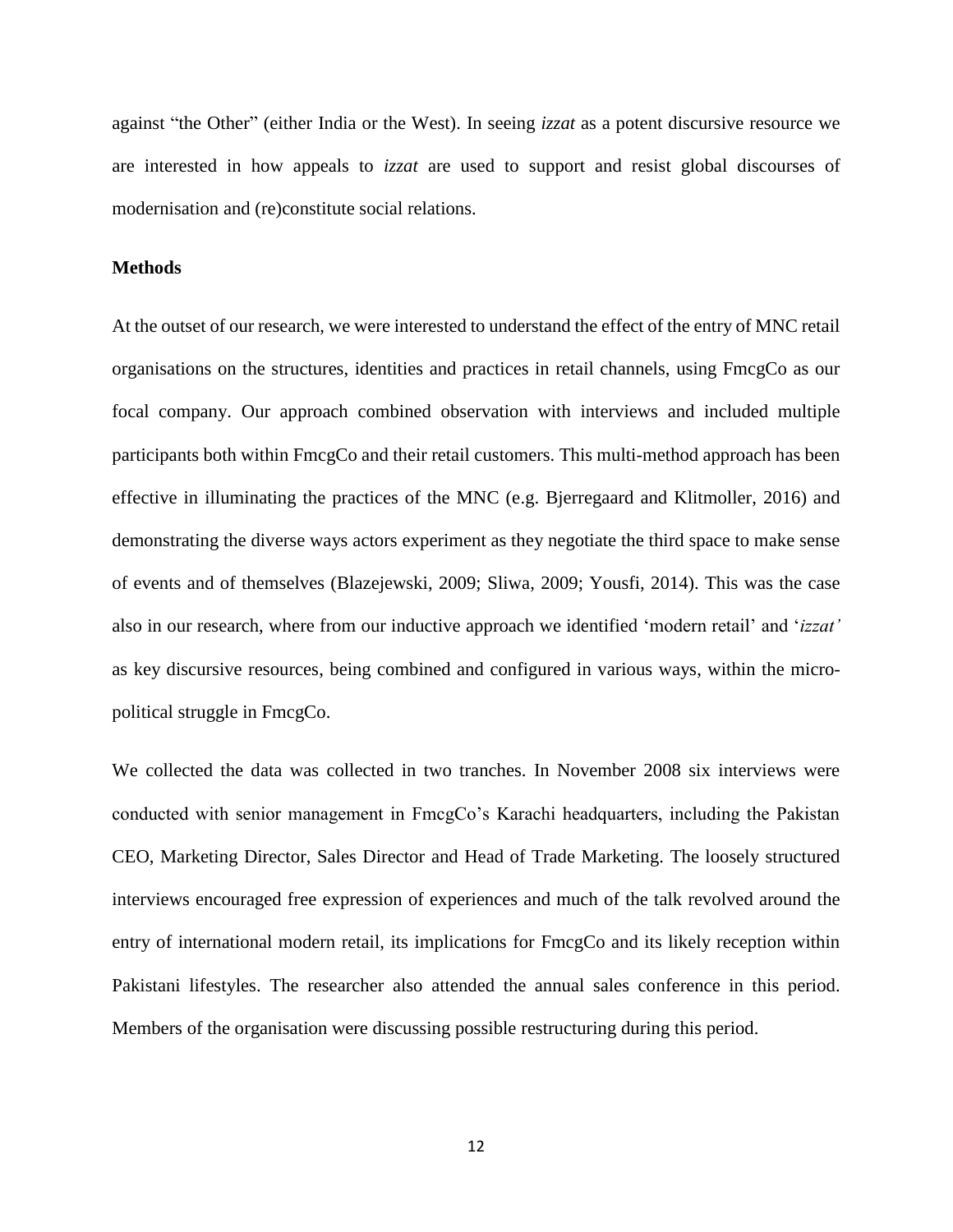On re-entry to the field early in 2009, the restructuring and the creation of the modern sales team had taken place. We enlarged our data collection and both observed work and conducted interviews in the five cities of FmcgCo's operation – Karachi, Lahore, Multan, Rawalpindi and Islamabad – involving 6 employees from the newly created modern sales team and 10 from the traditional team. Observations involved accompanying individuals through their day and routines and included therefore customer visits, working lunches and car journeys. The researcher expanded field notes on the observations at the first opportunity.

The interviews we conducted during the observational period were conversational in tone, generally lasting 60-90 minutes. Inevitable 'interruptions' shed light on aspects of the interviewees' work and provoked interesting subsequent conversations. The interviews encouraged the telling of stories and these addressed the themes of modern retail, its role in Pakistan and, for many, included the impact of international retailers and the structural change in FmcgCo on their careers and on their relationship to the MNC more broadly. The interviews were conducted in English, Urdu or some combination according to the lead established by the participants.

Previously (2001-2007), the field researcher had worked for several FMCG multinationals in Pakistan and was recognised in the sector. This experience sparking an interest to study the effects of MNC retailer entry and also was crucial in gaining open access to a variety of activities and meetings that benefited the qualitative, mixed method approach. So, the data was collected by a Pakistani citizen, holding an MBA from a leading Pakistani business school and pursuing research in a UK business school. Clearly the research itself was diffused with and deployed the cultural elements previously identified – hierarchy, collectivism and *sifarish*. Research participants would tend to associate the researcher with the modernisation perspective because of his background.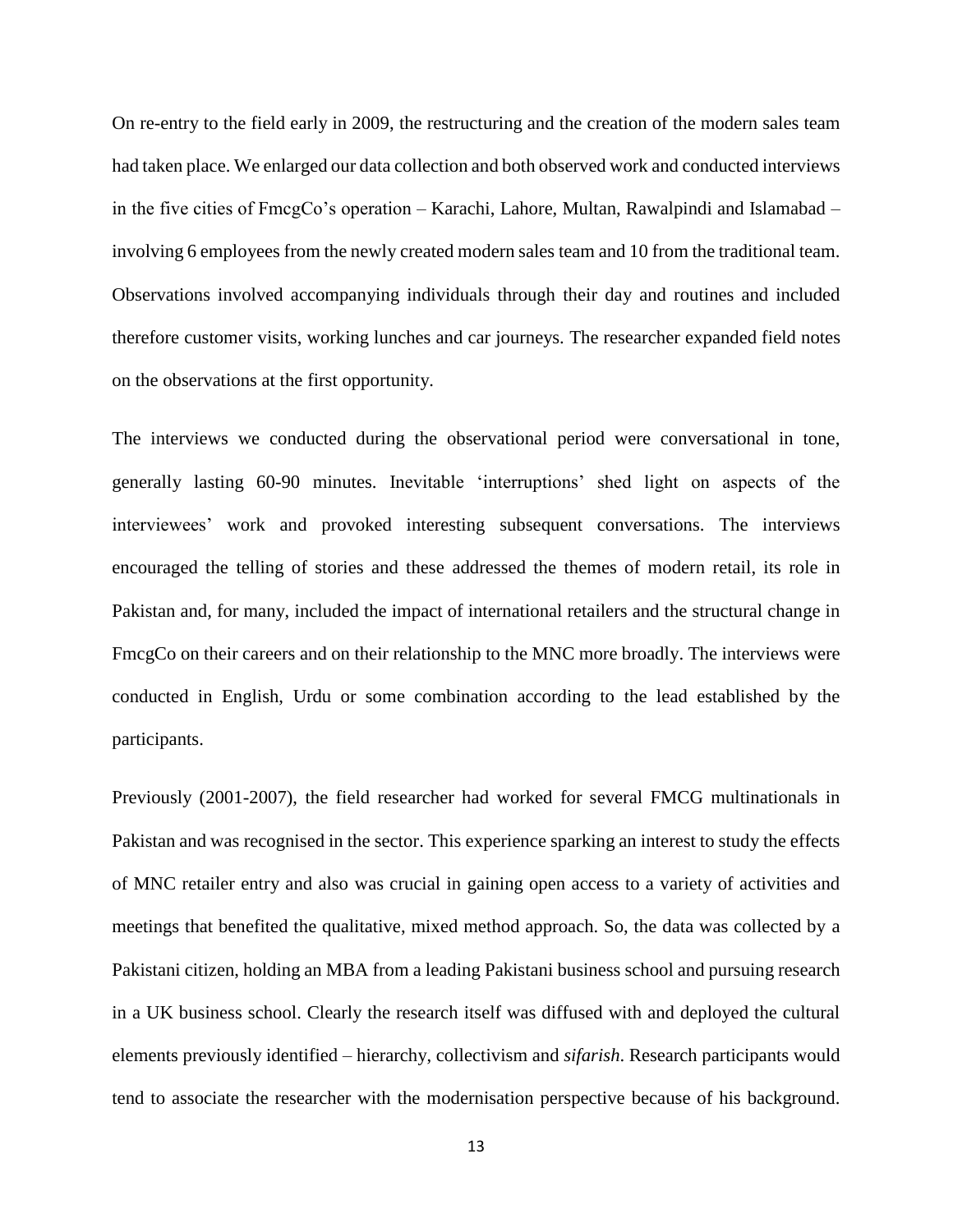However, his broad prior experience also equipped him with the perspectives and trade knowledge to ease participation across the multiple areas of the business. Fluency in English and Urdu enabled communication at all levels of the hierarchy and in the language of choice. Top management tended to combine English with fragments of Urdu whilst Urdu dominated other interviews. Styles of dress adopted also reflected the contexts of the research, as seemed appropriate to the context, yet also with the aim of alleviating the distance that might shape interactions. The maintenance of balance between 'insider' and 'outsider' status (Merriam and Tisdell, 2016; Taylor, 2011), a difference also evident in moving between observation and interview, whilst emphasising common ground, presented challenges. However, the somewhat hybrid status of the researcher facilitated data collection and the different nuances within the resultant data allowed us to explore the contradictions and similarities within and across participants.

#### *Data Analysis*

The data comprised field notes and interviews. The latter were transcribed and simultaneously translated where applicable. The original recordings were retained so that the precise language remained available throughout the analysis and could be revisited by the researcher and bi-lingual colleagues. Pseudonyms were used to protect the identity of the organisation. We followed two stages of analysis. Firstly, we created group narratives (following Brown, 1998). Secondly, we used closer discourse analysis (following Abdallah and Langley, 2013; Yousfi, 2014 to gain a more nuanced understanding.

The initial stage of narrative analysis used repeated iterations between text (transcriptions and field notes) and context to locate and code the data that interpreted the past (before modern retail), present and projected future. This allowed us to construct group metanarratives (Brown, 1998).

14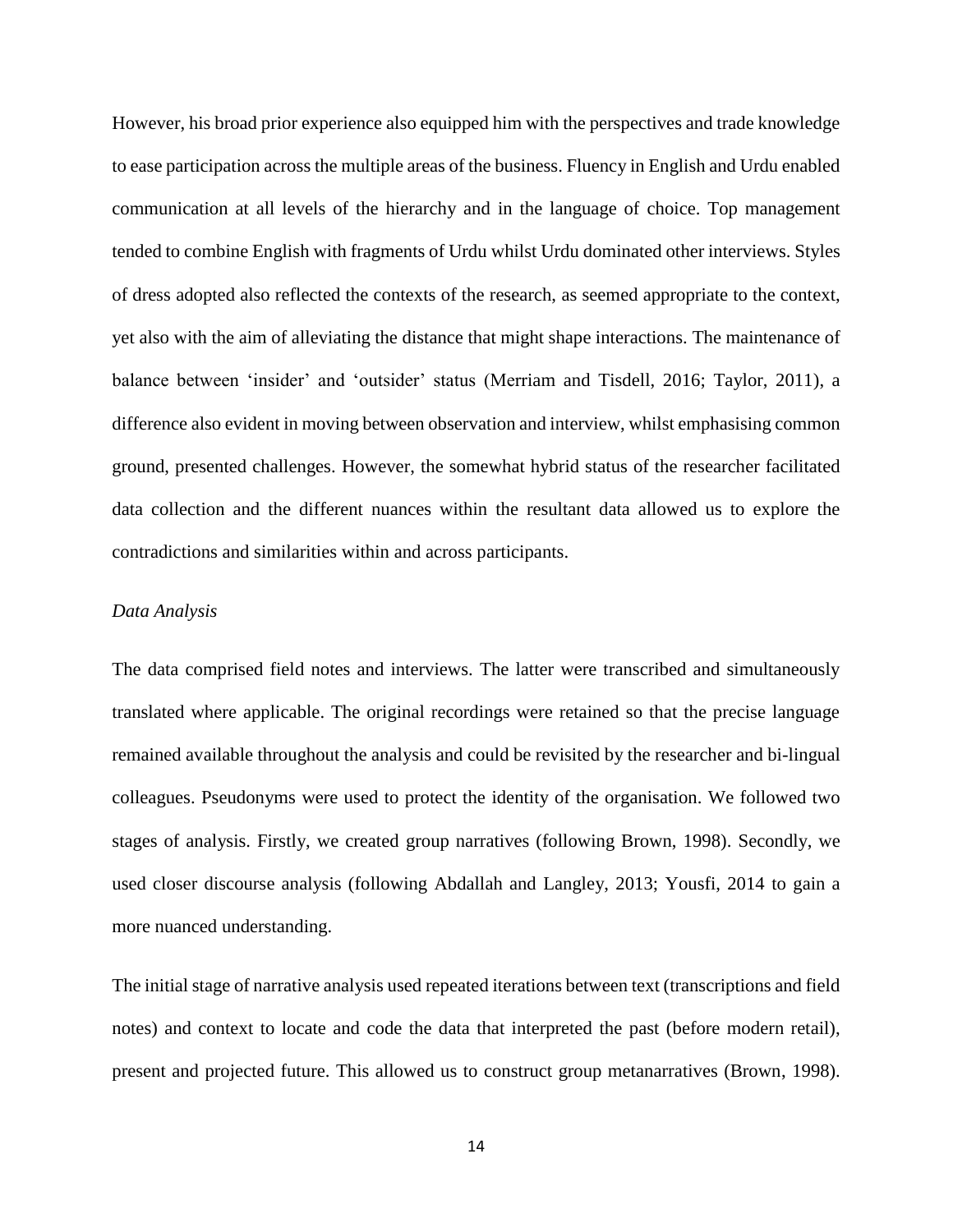Metanarratives demonstrate different narrative logics and expose tensions within the subsidiary; they tend to be somewhat reductionist and either romanticise the past or glorify the future (Sliwa, 2009). We were particularly interested in how the metanarratives intersected to indicate informal coalitions and oppositions in the subsidiary.

The second stage aimed to provide a more nuanced understanding that moved beyond reductionism by using discourse analysis to explore how social and organisational realities are constituted (e.g. Abdallah and Langley, 2013; Yousfi, 2014) within and across the groups. Continuous movement between text, context and theory helped us explore the interplay between the data and the culturally shared frames of meanings. For example, top management's repeated use of *izzat* in association with modern retail was compared with other uses of terms associated with *izzat* in our data and with texts elsewhere addressing these themes. Similarly, we moved iteratively between our emergent analysis of the data and theories of power, focusing especially on the postcolonial theories that we have previously discussed.

## **Analysis: Discourses of modernisation and** *izzat* **in FmcgCo**

### *The top managers and their narrative*

The top managers in FmcgCo's subsidiary are all Pakistani nationals who attended English speaking schools from kindergarten till MBA (all held an MBA either from within Pakistan or internationally). Top management were also members of social clubs, often paid as business expenses in Pakistan, where they attended events such as the gymkhana and met up with their equivalents from other MNCs. We look initially at how this elite group at the top of the subsidiary situate modern retail in contemporary Pakistan and then how, for them, modern retail enabled a new identification for the subsidiary within the MNC.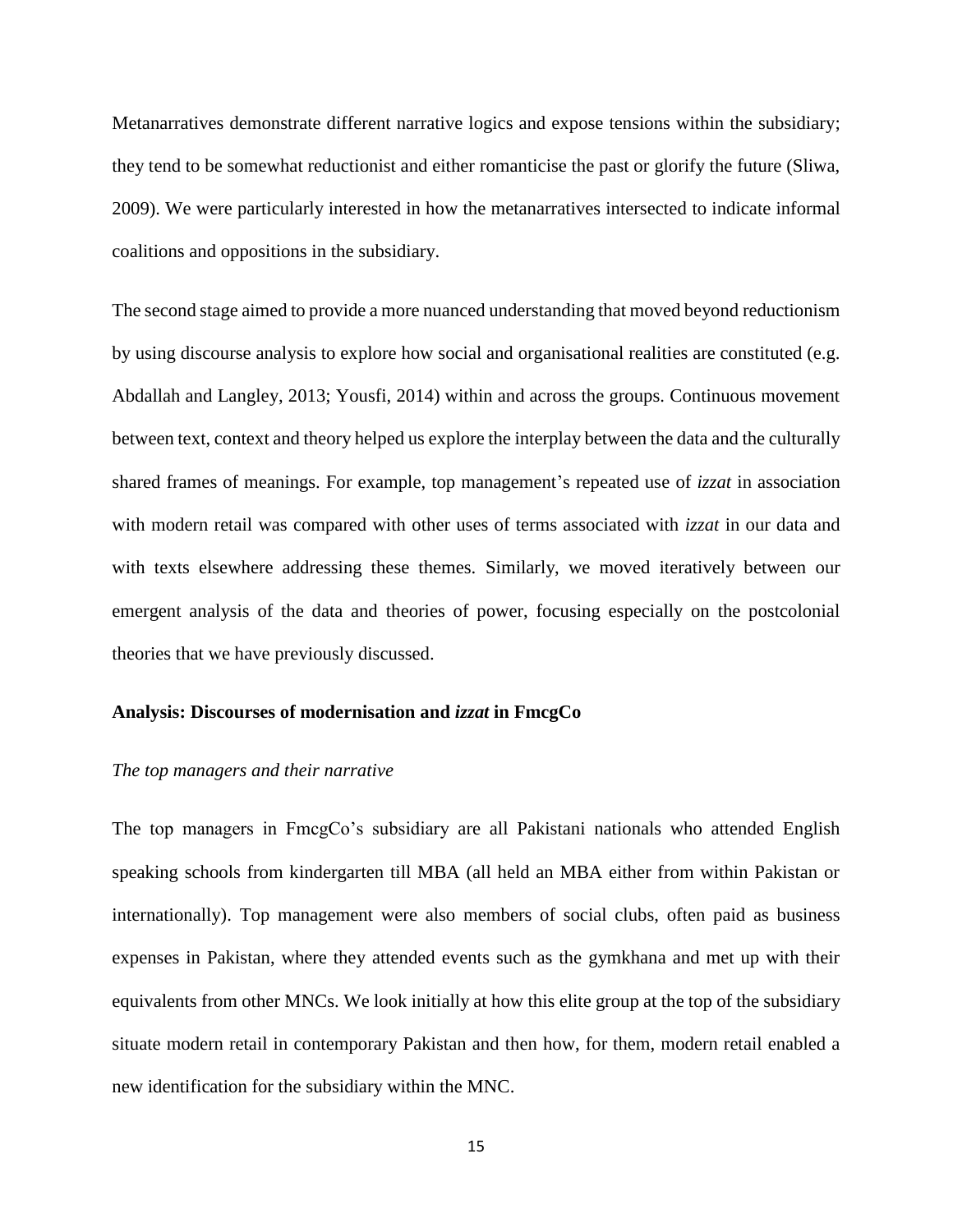From the elite perspective of top managers, the narrative of Pakistan is one of cultural change, development and acceptance of new lifestyles. This group evidence the change in Pakistan by contrasting the 'past' with the conspicuous consumption and public commercial spaces of multinational business in contemporary Pakistan. Their metanarrative reformulates social approval and reframes the components of *izzat* to the context of conspicuous affluence and an appetite for international experiences. Pakistanis (without qualification) are now globalised individuals:

*A few years ago family dinners at restaurants were frowned upon. People thought that the lady of the house does not know how to prepare a meal at home. But now it is difficult to find seating there at KFC on Saturdays ... eating out with family has now become a status symbol* (Director of Marketing).

*Pakistanis want to get the ambiance of an international outlet ... Now people can afford to get entertained and have an international lifestyle* (Director of Marketing)*.* 

For FmcgCo the crucial aspect of such change lies in shopping behaviours and *izzat* authorises and legitimises the popularity of modern stores. The following extract echoes Yousfi (2014) in relating *izzat* to the dignity and respect of the individual accorded by modern retail. The transparency of self-service makes shoppers less vulnerable to commercial exploitation.

*Things are changing in Pakistan. We now have stores where people can shop with izzat (dignity and respect)….People want to shop at big supermarkets because they are sure that they will not be short changed…..They will get number 1 quality (not counterfeit), they will get to sort their fruits and vegetables and (weighing) scales will be correct"* (Director of Sales for Pakistan).

Thus, traditional or disorganised retail has denied dignity to shoppers and stood in the way of the realisation of a modern lifestyle. The narrative therefore moves beyond using consumption as a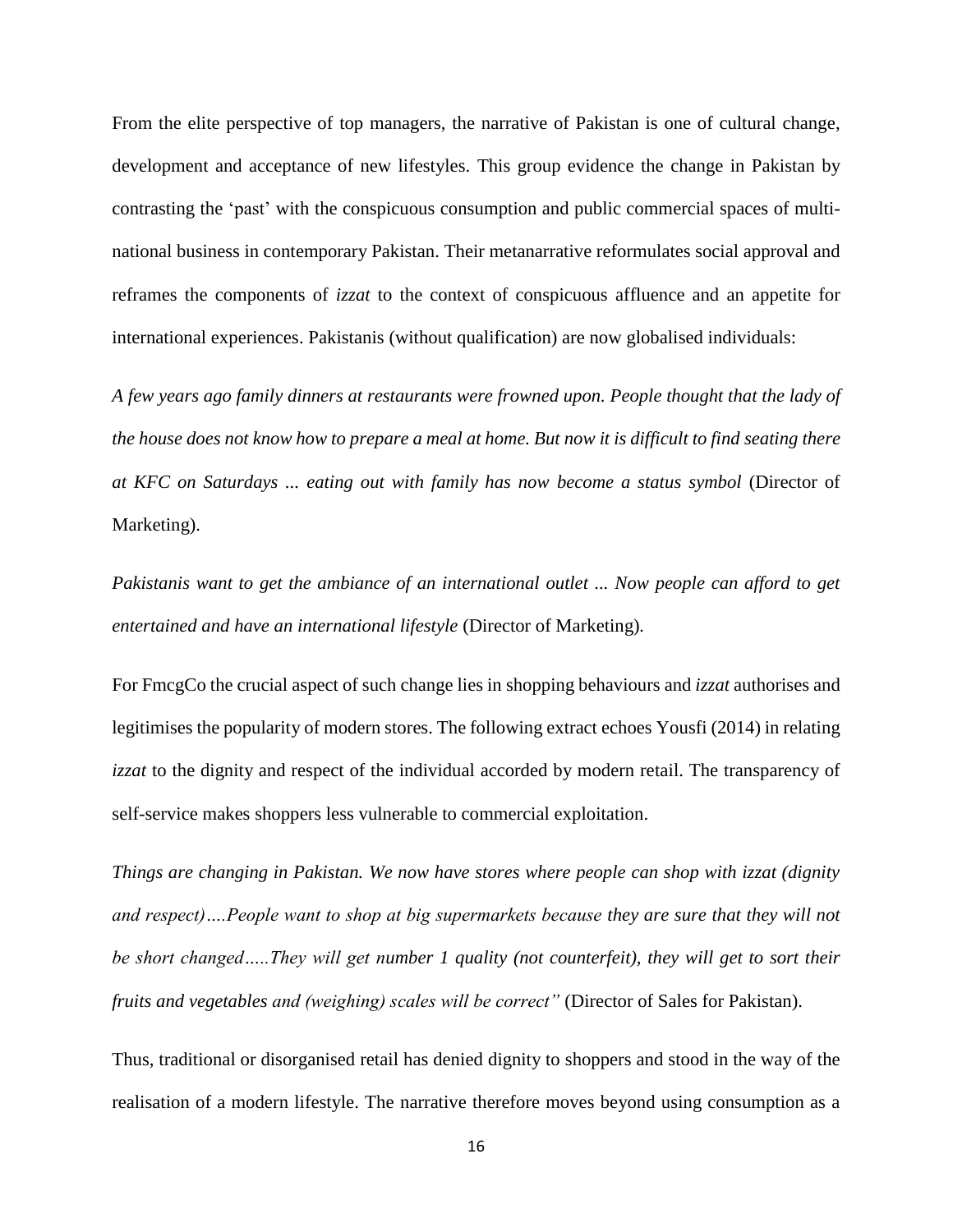signifier of the modern to more fully integrate the 'cultural ideology of consumerism' (Sklair, 2001 p. 288) and brings the marketing discourses and rhetoric of western business schools and textbooks to bear. Modern stores liberate the sovereign consumer who commands and demands respect in commercial exchange.

Top management combine discursive resources in making modern retail a narrative of progress. Elements from the broader discourse of progress – consumerism, affluence and globalism – blend with local discourse, exploiting the plasticity of *izzat* and reframing what confers honour, so that modern retail is naturalised in the local as a desirable mode of shopping. One can be a better Pakistani, against Pakistani tradition, by adopting the modern way. This blend reconciles competing rationalities to create a coherent narrative that can be the basis of action.

It is worth remembering that, despite the confidence that top management demonstrated in modern retail, the penetration of modern retail in Pakistan remained low (2-4% grocery market share in urban areas at the time of interviews) and its future prospects were open to question. Indeed, other groups in our broader sample contested the narrative. The traditional sales team, for example, question the engagement of lower socio-economic classes with modern retail and international brands, their access to transport and to the financial means to purchase goods in larger quantities. However, just as had been the case in the narrative of modern retail in other contexts, the top management in Pakistan created a narrative in which even poor consumers can "reap the benefits" (Goldman, 1974, p. 9) of modernity and *izzat* became the rationale to loosen "social and cultural attachment to the local shopping environment" (Goldman, 1974, p. 9). This rationality undermines and marginalises counter narratives.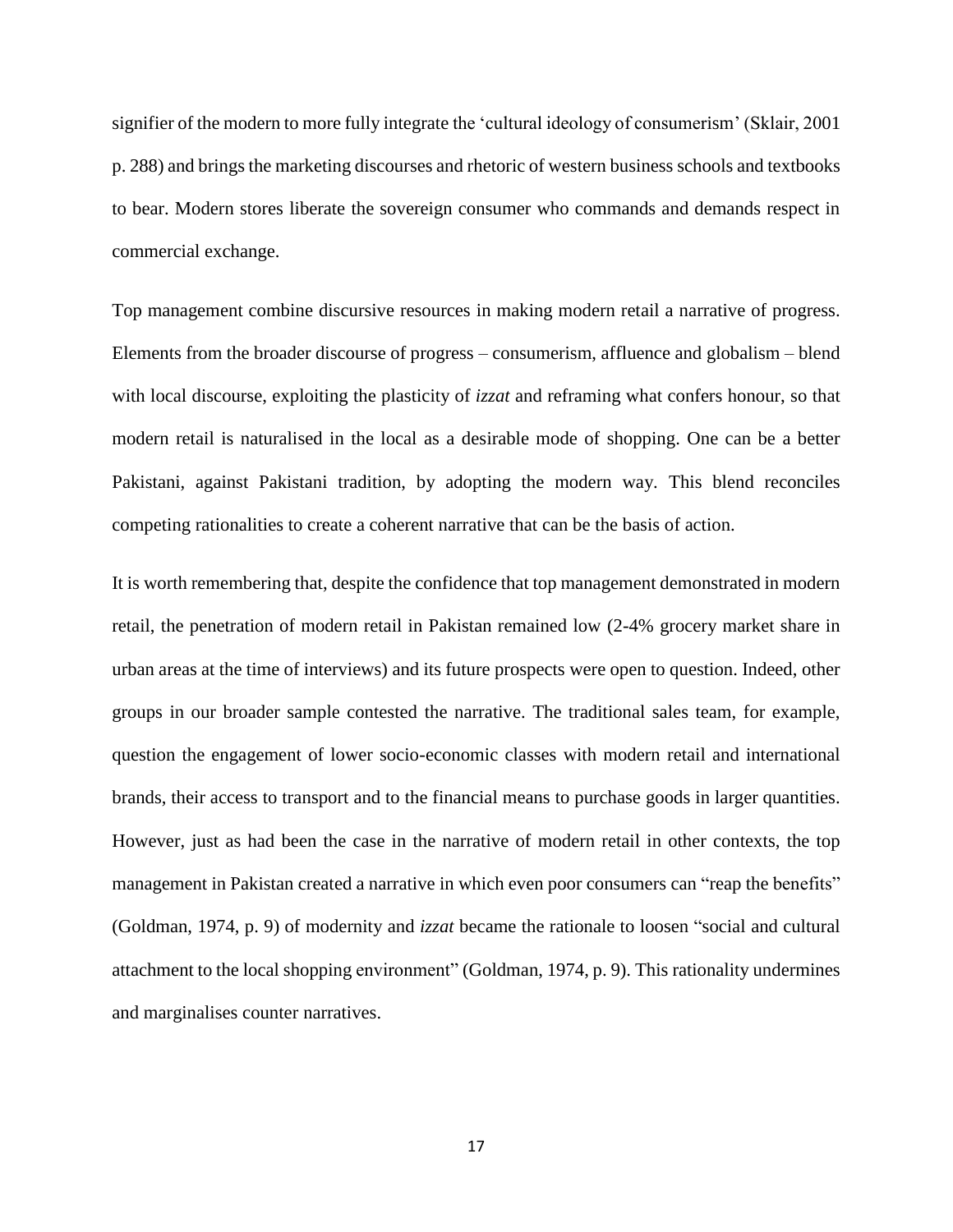Top management also deployed *izzat* with respect to their relationships with the broader MNC. Notions of shame were evoked frequently in descriptions of the traditional retail of Pakistan and in how the local appeared to others in the MNC. The National Trade Marketing Manager discussed the upcoming visit of the head of the Middle East region and, despite the significant sales going through 'Jodia Bazaar', asks: *"Would I look nice taking them to the filth of Jodia Bazaar?"*

The same shame emerges for the Director of Sales in a regional meeting: *"Last week I was at a Sales Directors' conference in Dubai. Everyone put up their sales slides …everyone had the portion of modern sales 20%, 30% or more… And I was like hiding my face".*

The entry of modern and international retail enhanced *izzat* and status for Pakistan and for the subsidiary within the MNC. Comparison with India (where international retail investment was restricted) evoked the nationalistic domain of *izzat*: *"With Makro and Metro already here and Carrefour coming in shortly, we are actually quite ahead of India"* (Director of Sales).

Not all subsidiaries are equal or similarly positioned to the centre (Boussebaa et al., 2012) and the entry of international retail, however limited, signalled entry for the subsidiary to the global network of sales and distribution encompassing multinational brands and multinational retailers and wholesalers. This was seen as a step change with considerable potential consequences for top management (and others, as we shall discuss later). Now management in Pakistan could develop marketing programmes and practices similar to those used elsewhere. They would, for example, have opportunities to become directly involved in in-store marketing and brand presentation to the shopper with *"the opportunity to display the products better on the shelves"* (CEO Pakistan). Fluency in English language and MBA education theoretically made the head office management attractive talent for international relocation. There was widespread reference, as if shared and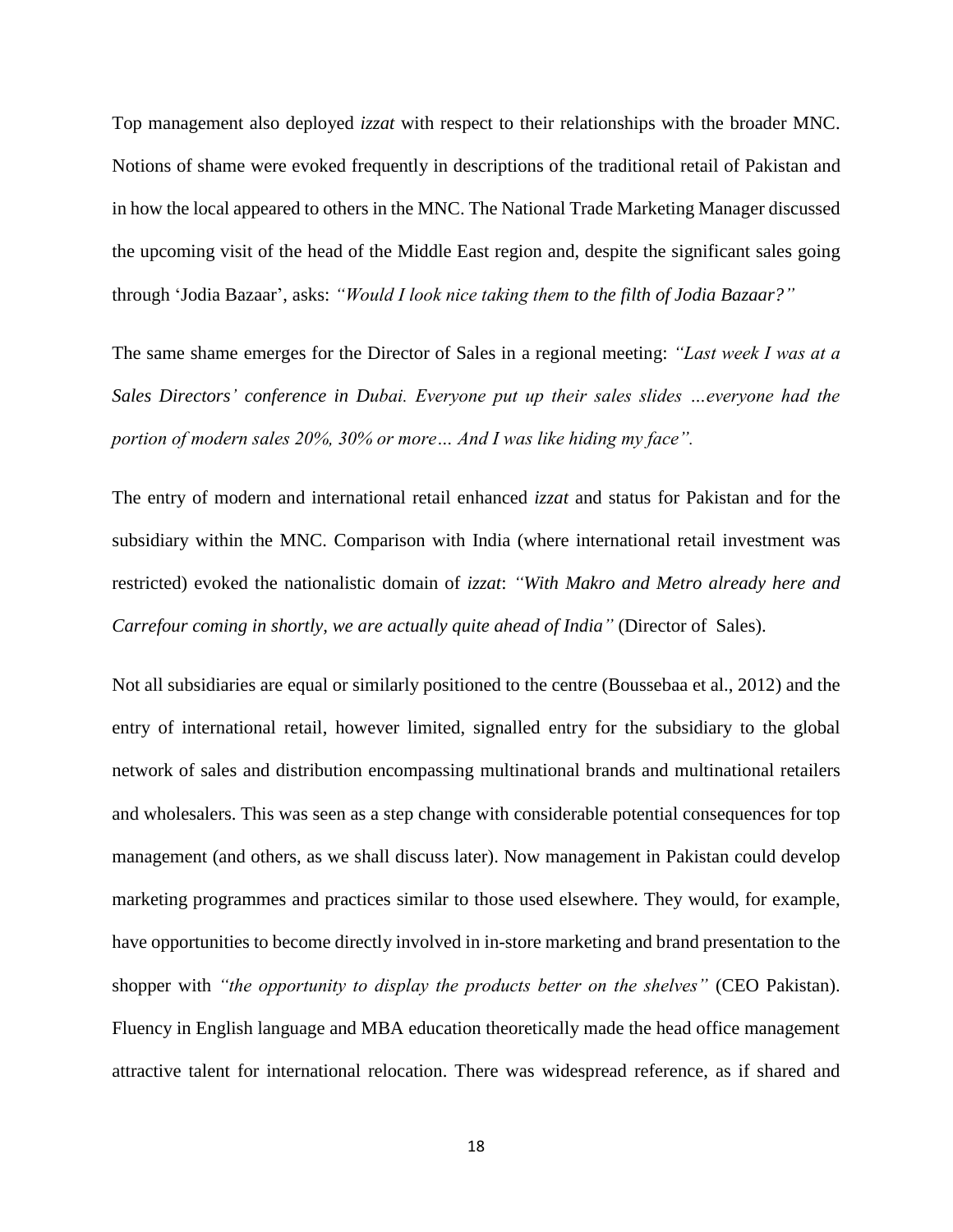common knowledge, that Pakistani operations had been identified as a 'talent pool' for global operations. However, in practice, the lack of experience in the techniques of 'developed' markets, that they experienced as shameful, had restricted their movement to developing markets. For ambitious individuals, the modern trade would enable inclusion in the global management elite in the MNC. Therefore, as top management tether Pakistani cultural change and new organisational contexts and practices to a narrative of progress, this has significant implications for Pakistan within the MNC and serves the interests of top managers – and those selected to work in the modern trade.

## *Restructuring the sales department: episodic level power*

Previously the sales department had a single structure, tasked to sell goods to the complex and fragmented extant FMCG retail channels. Following the arrival of Makro and Metro, however, top management decided to add a modern team. The traditional team was geographically organised and regionally based. The modern team was organised around customer accounts, it was located in Head Office and consisted of Head of Key Accounts, three Key Accounts Managers, six Key Account Executives and Merchandisers.

This restructuring decision had power effects within the organisation – visible through geographic locations, job titles and functions, role occupants and resource allocations, all exacerbated by perceived competition between the two channel systems. That is, as products were shipped directly to Makro, Metro and eventually Carrefour, this was seen as reducing quantities the traditional team could sell. The traditional team felt this keenly because the modern trade focused on populous cities, taking sales in crucial and growing urban areas (Aman and Hopkinson, 2010). The modern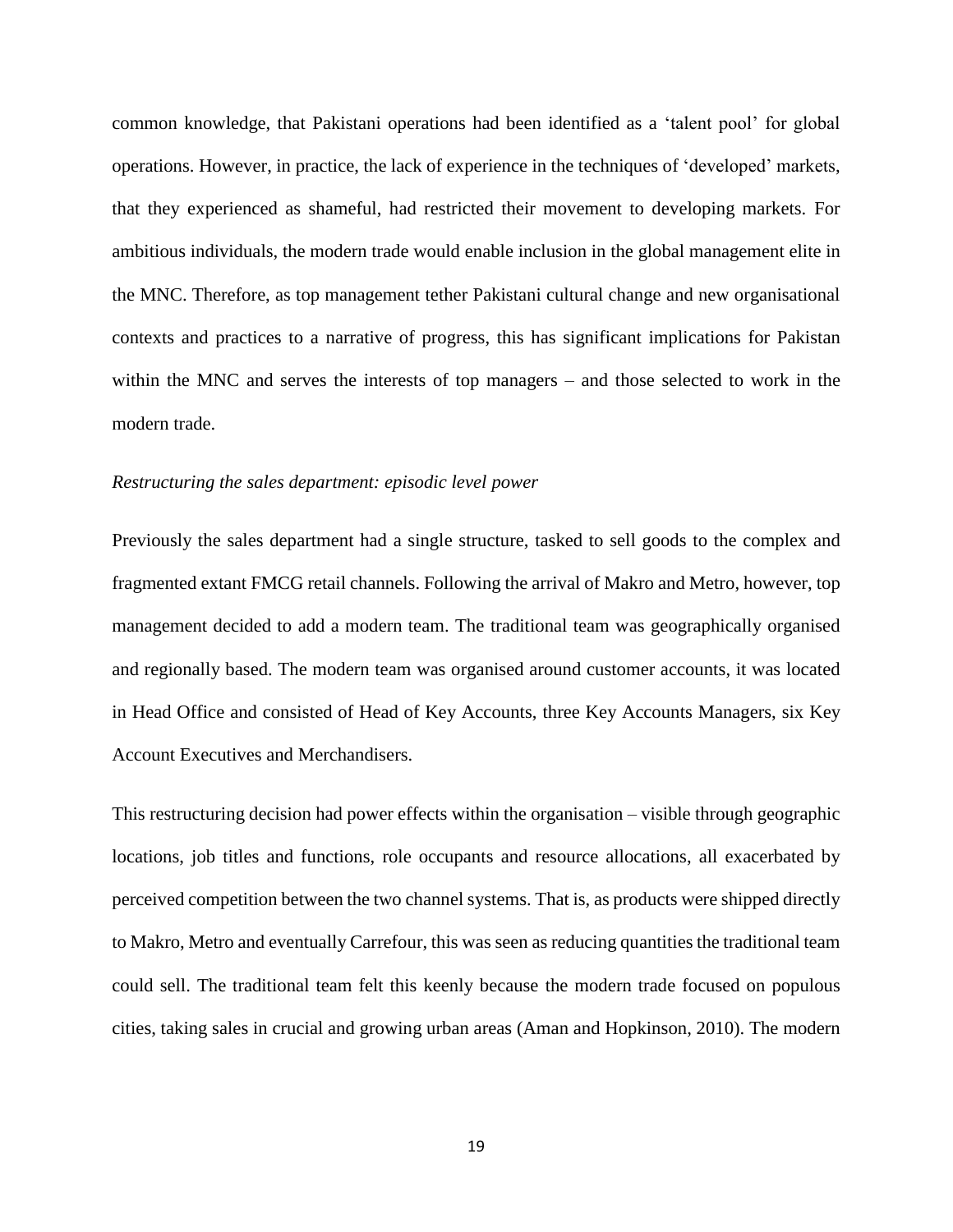and traditional staff had very different identifications and tensions emerged as each defined itself in relation to the other.

The modern sales team is the face of the future in the top management's narrative of progress. The visible application and assertion of power saw the entire modern sales force located in head office, now sharing space previously occupied by the traditional sales force only. The modern sales team reported directly into the Sales Director through the Head of Key Accounts – in contrast to the regional reporting structure on the traditional side. Co-location and the reporting structure opened connections and facilitated networks denied to the traditional team. The modern sales team, as protagonists in the narrative of progress, was allocated sizeable in-store advertising budgets for product display. The traditional team had more limited resources due to the lack of retail display space and the lesser relevance of shopper choice outside a self-service context. The use of budgets and the interaction of the modern and traditional systems became a source of concern. Traditional sales staff commonly reported on the occasional misappropriation of the display budgets to discount products in pursuit of sales' targets, with the tacit approval of the senior sales management. The traditional team perceived this tactical discounting as directly damaging the traditional channel and their own ability to achieve targets.

*"Hanky panky in their (modern sales team's) in store advertising budgets is quite normal. They use these moneys to lower the rate in the market. With massive discounts coming their way, Makro and Metro sell the products at a lower price in the local wholesale and disrupt the prices"* (Area Manager, Lahore).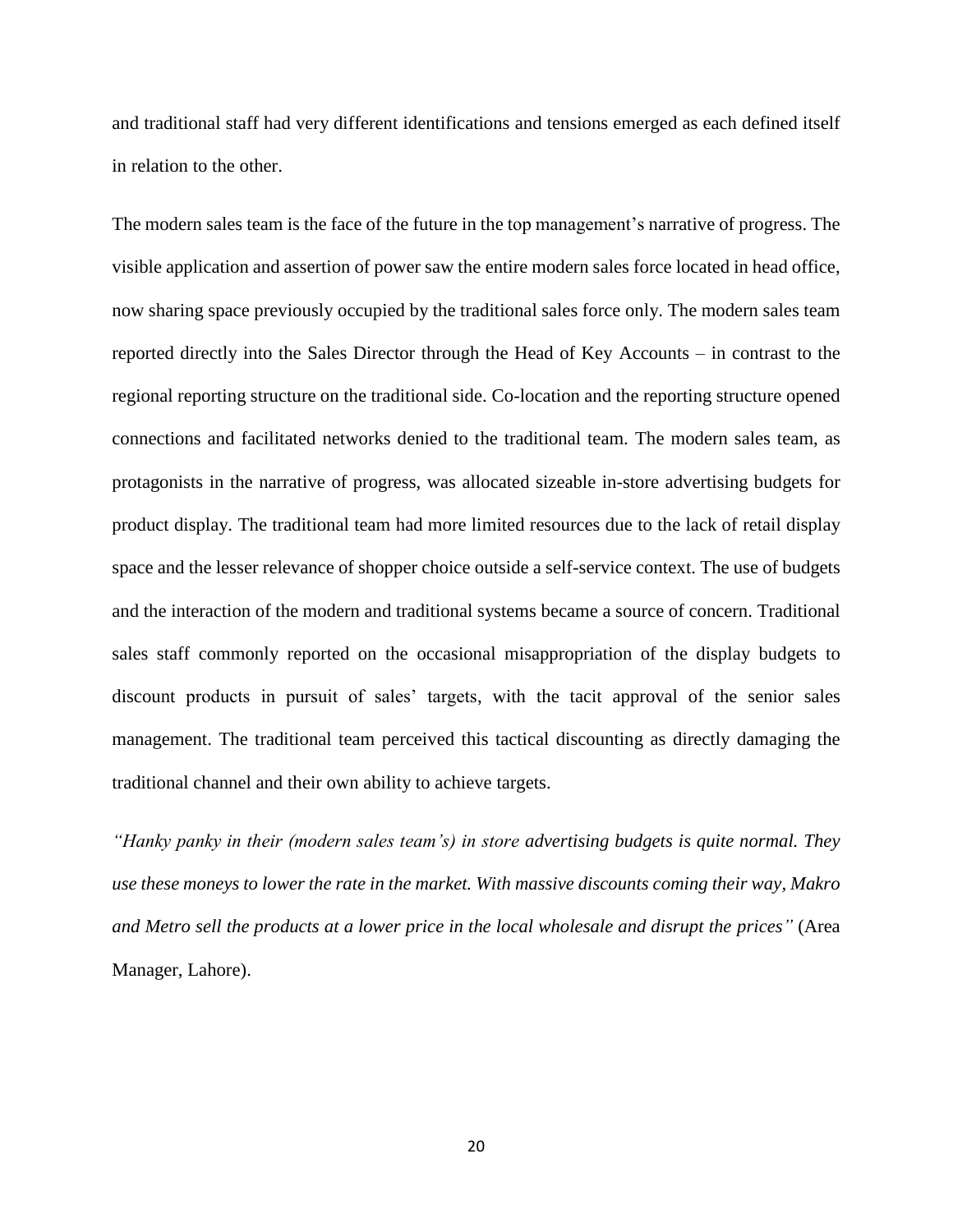The perception that the traditional team was losing out to the modern team through price manipulation was all the more contentious since the traditional sales managers had to consult the modern sales managers in planning local sales.

In these ways an elite emerged with superior resources that put them in a position to access further resources. The elite are depicted as having a voice with, and support from, top management. This contrasted to the traditional team who became relatively voiceless and had to defer to the elite for approval of their marketing tactics whilst competing with the elite for market share. The separation and hierarchy are discursively sustained through different vocabularies, demonstrated, for example, in job titles and work activities. The ways in which the two groups were differently identified (re)produces the structural legacy of colonialism through English and Urdu oriented groupings, as we shall demonstrate.

### *The reconstruction of identities and subjectivities*

The bifurcation of sales channels created differentiated identities for sales staff yet *izzat* was used also to negotiate a collective identity and shared interest. This was apparent through observation of several meetings involving traditional, modern, or both teams. We commence in the annual sales conference, in which top management present the sales and financial goals to both traditional and modern sales teams. The Sales Director deploys *izzat* to emphasise the opportunity that modern retail brings to the subsidiary and the importance of meaningful engagement with these retailers: "*By dealing with Makro and Metro hamari izzat will improve internationally"* (Director of Sales).

The phrase *'hamari izzat'* (meaning 'our' *izzat* or 'collective honour') was used frequently while referring to the subsidiary's relationship with headquarters and the importance of Makro/Metro to gaining respect within the MNC. The phrase *hamari (our) izzat* constructs the group around a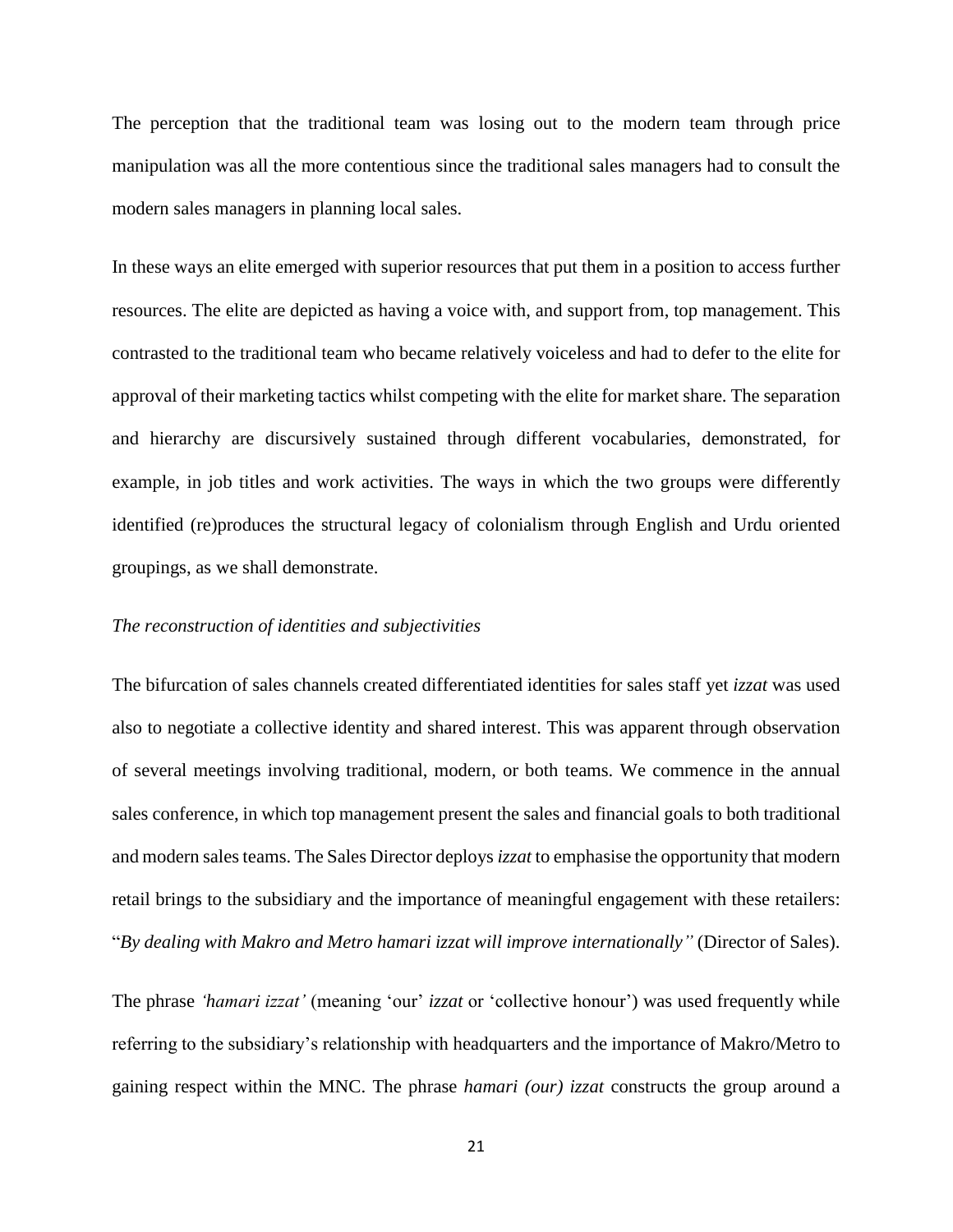shared interest to prevent overt comparison within the subsidiary and to delegitimise the pursuit of interests that counter the collective. The quotation demonstrates the plasticity of *izzat* and (re)produces and leverages collectivism as a key cultural trait of Pakistan. Since *hamari izzat* is attached to the modern system, it favours the greater resourcing for the modern trade and elevates some interests over others (Jarzabkowski et al., 2010). As a discursive resource *hamari izzat* (re)produces hierarchy and collectivism, aligning the two.

Collective *izzat* is actively used to mobilise the traditional sales department who are excluded from the emergent elite. At a regional sales meeting, for example, the upcoming visit of Jay (Regional Head of Marketing for Middle East and Pakistan) is discussed and *izzat* underscores the need for the traditional sales people to work for the modern team. Since the traditional sales team employed far more sales managers and officers than the modern sales teams (though not in proportion to sales), the emergent circumstances demanded that the traditional side would help the modern team prepare product displays and manage availability.

"*Yaar (O friends)! Jay's visit is coming next week. Boss has told me that it is the matter of the izzat of the region. We will have to work day and night with the modern sales team to make it a success"* (Area Manager, Karachi).

The collective *izzat* operated not only as a coercive mechanism of control to secure compliance around particular tasks, but also through identification of (many of) those subordinated through its use. This was achieved by demonstrating the distinctiveness and desirability of employment within the MNC, regardless of what that employment entailed. FmcgCo's competitors include other MNCs and local branded goods companies and comparison was often made to the indigenous companies, commonly referred to as '*seth* companies'. *Seth* in Urdu or Hindi refers to a big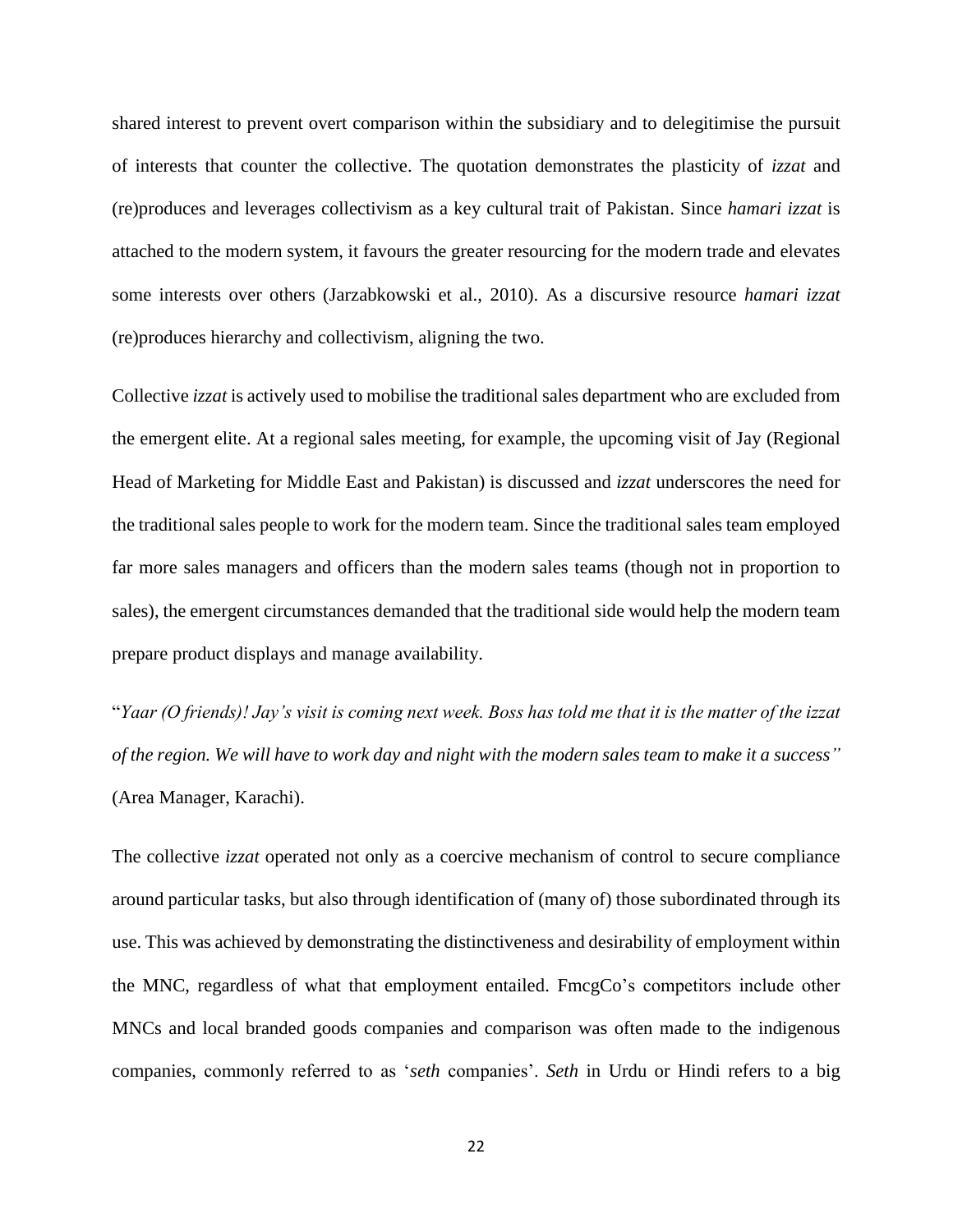businessman, money lender or rich person of a town and colloquially characterises a mode of organising (Khakwani and Case, 2012). Popular literature and Bollywood movies widely depict the *seth* as exploiters and bloodsuckers extracting maximum labour from the poor. The term carries pejorative connotations, being associated with miserliness, excessive control, and a reliance on close family and ethnic connections (Khakwani and Case, 2012). The sales team in FmcgCo was often reminded that, without family connections, their paths for advancement would be limited with the *seth* and also that *seth* organisations offer no opportunity for an international career. This provided a discursive basis that encouraged identification with the MNC subsidiary, even amongst workers subordinated in the new organisational structure.

Attempts were made by the area team (especially by those without an MBA, as we discuss later) to resist the discourse and invert this use of popular imagery and the MNC/*seth* hierarchy. What was framed as FmcgCo's overwhelming obsession and cooperation with other multinationals was labelled as *dramay baazi* (theatrics) and contrasted to the wise and more commercially grounded approach of the *seth*.

"*We have to do some dramay baazi when Jay comes to visit us (in Karachi). We have to show them nice looking displays of our products. This is not the issue of the seth" (*Trade Sales Officer, Karachi).

The miserliness of popular imagery becomes, in this construction, commercial astuteness and refusal of profligacy. Thus, whilst characteristics of the *seth* are common to discourse across the subsidiary, valence is contested. However, even when *dramay baazi* condemns the actions within the modern trade, it underscores the importance of being visible, almost flambouyantly so, to the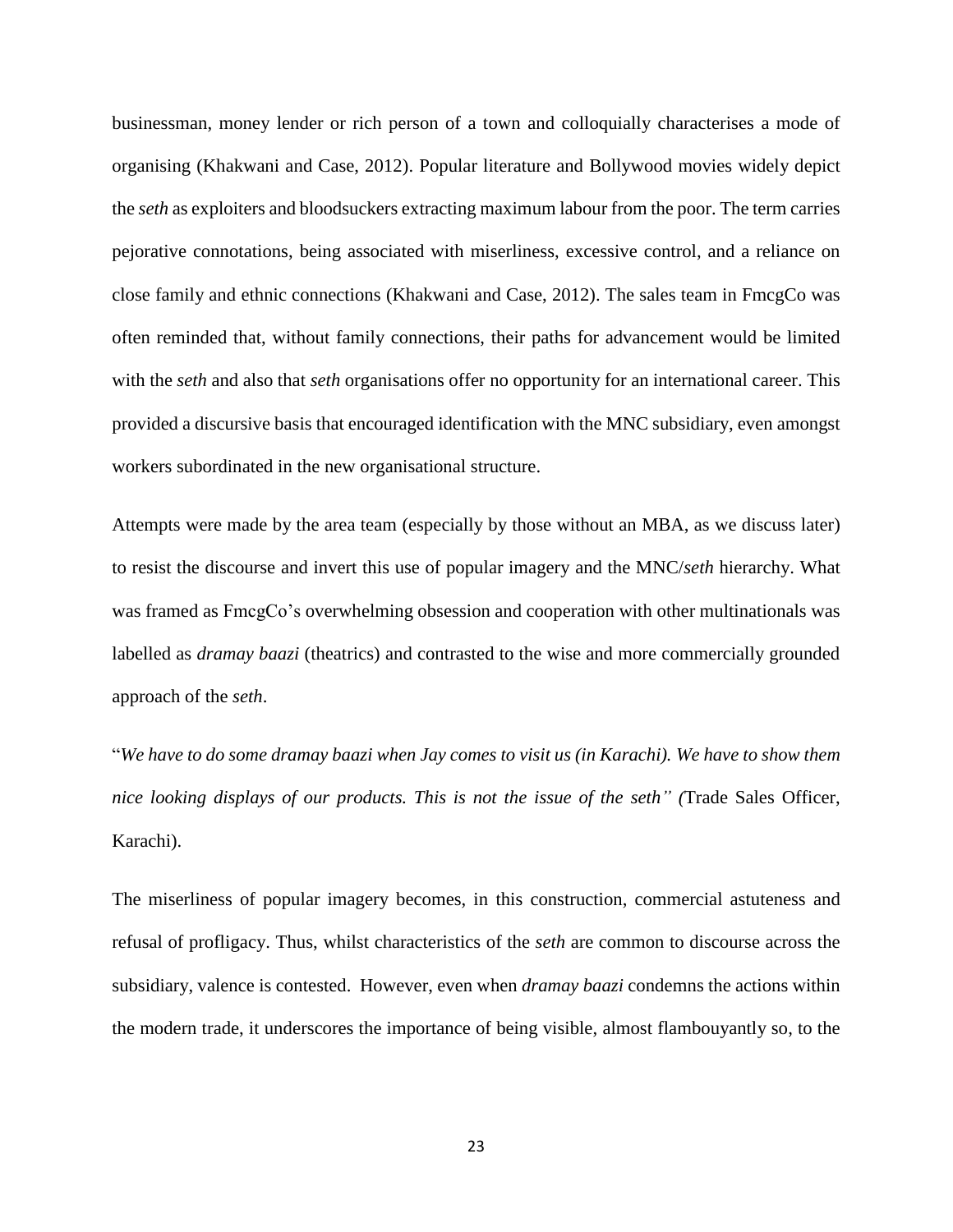international/regional head offices. In this way, *dramay baazi* reproduces the superiority of the 'modern' sales function and of MBA English speakers who are able to gain visibility.

Notwithstanding deployment of the collective *hamari izzat*, those now elevated to the modern team stressed differences in their current ways of doing business and talked disparagingly of local and traditional business styles. The rather aimless and almost childlike sales visit to a local company contrasts with the seriousness of their current activity:

*"It is not like the way we have been doing sales. Like visiting a (local) wholesaler and making him happy and listening to his crap and trying to get the number (sales target) done. (With Makro Metro) it is sales at a very different level. We have to engage differently with them"* (National Trade Marketing Manager)

They would quote each other to give weight to this difference: *"As Taimoor (National Trade Marketing Manager) said, 'the modern sales function is way, way different from the TSO (Trade Sales Officer) work"* (Head of Key Accounts).

The 'new' sales functions and sales role required the ability to communicate (in English) and socialise with MNC purchasing managers, higher management and elsewhere in the MNC. By extension, a particular type of person was required, described here through the vague term 'hip':

"*We need hip (type of) people for these roles. Those who can carry and articulate themselves well in a respectable manner (izzat daar tareeqay say)"* (Director of Sales).

One example of what might be considered 'hip' was a new hire to the modern sales team who had an MBA and a side career of fashion modelling for men's clothing lines.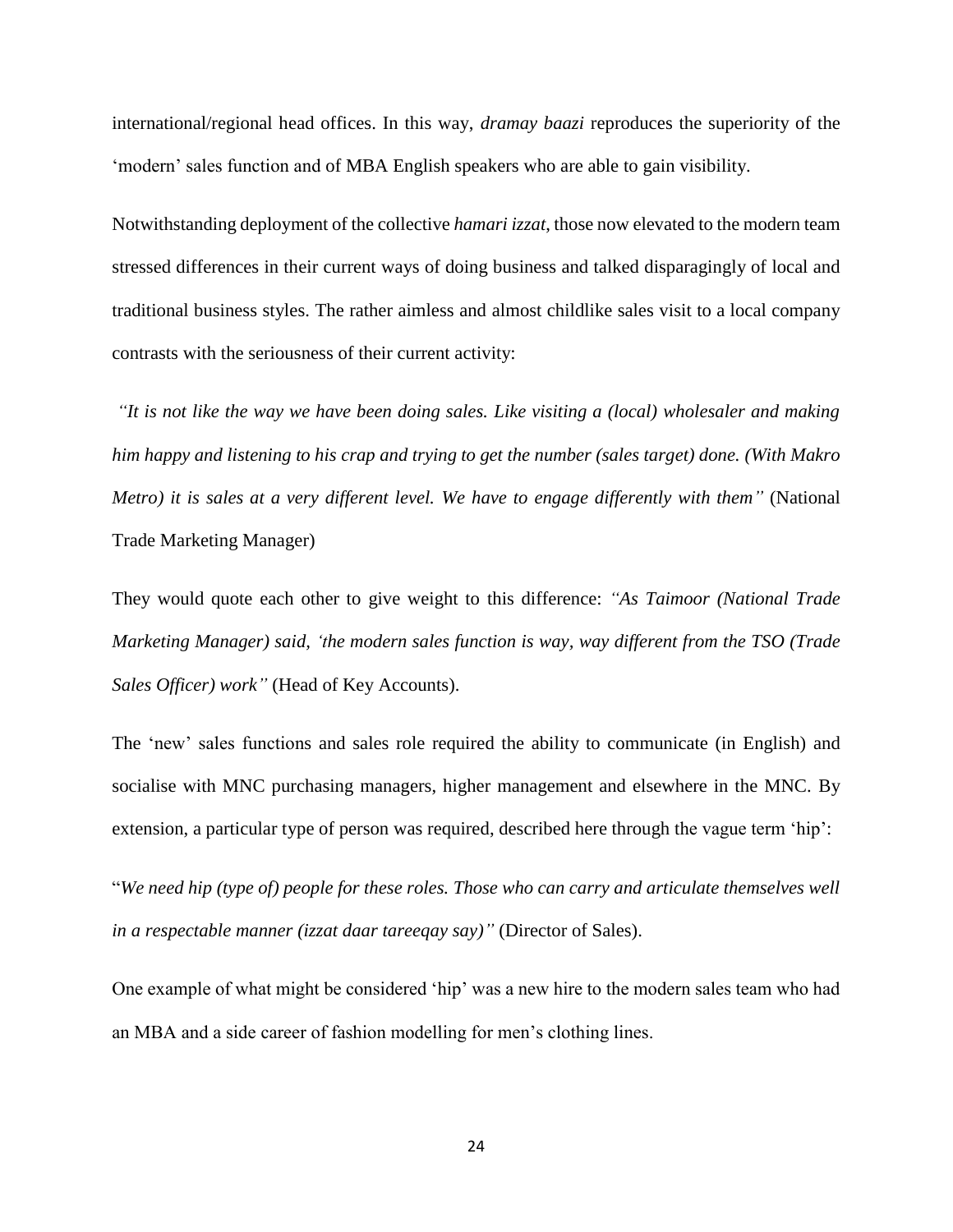Grounded in the class structures prevalent in Pakistan, the requisite language and social skills (with foreigners) naturalised modern roles as elite functions for elite natives. New job titles such as Account Manager, Merchandiser and new practices such as category planning reinforced the technical requirements of the job and, by implication, the importance of management education. Thus, the discourse named favourable structural positions that could be occupied only by some of those previously working in the traditional sales team. The modernisation discourse also meant that an internationally oriented career became the most valued career route in a now bifurcated workforce. Employees had limited freedom to define who they are (i.e. their role, their competence and career aspirations). Instead, their job role, competence and their aspirations are defined for them.

The modernisation thesis is all the more structurally violent for the so-called 'rankers' in traditional sales who lacked educational and linguistic requisites. Militaristic terms like 'rankers' and 'officers' were used to describe the profile, position and role of the non–MBA traditional sales staff. Through job titles the modern sales team is elevated above the local and the traditional to become lead participants in a global narrative of progress.

## *Work trajectories and the (re)production of structures of domination*

The creation of parallel sales forces produces two distinct work trajectories and fixes the meaning of 'career' and 'work competence' in ways that reinvigorate, reinforce and naturalise certain postcolonial and transnational structures and hierarchies. The notion of career is associated with the international and particularly with the enhanced travel opportunities and training that modern trade involvement brought along with its greater *izzat* for the subsidiary.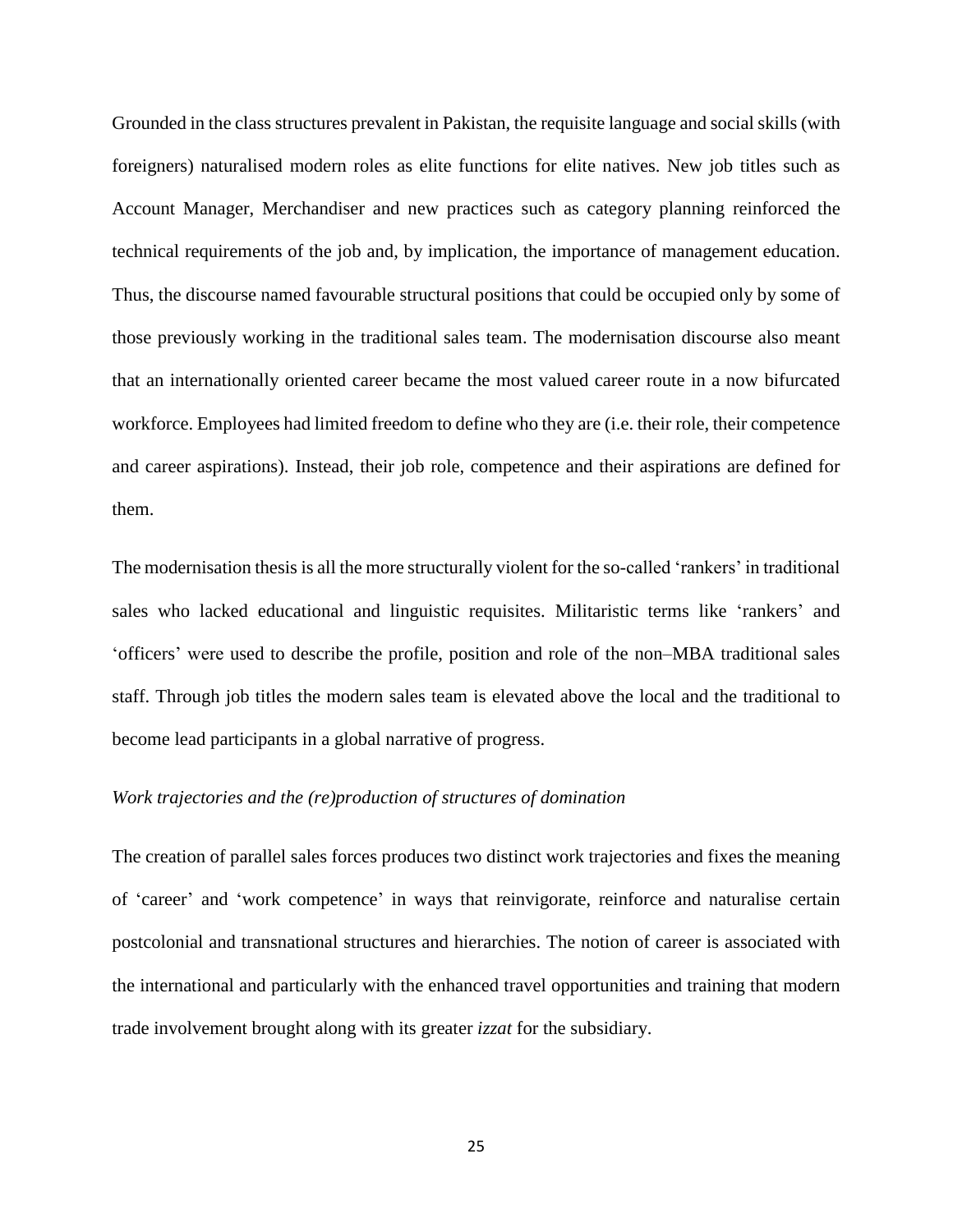"*From here the maximum jump that we could make was to Dubai or Saudi Arabia. Getting a direct transfer to the US or the UK?* .......*we don't have that much izzat*" (Trade Category Manager).

The modern sales structure opened doors to the Karachi head office and subsequently an obligation to gain experience in other markets in which the MNC operates. In particular, they could get experience the western markets that are often described as being more respectable:

*"We should focus on getting our (head office based) people trained in the bigger, developed and izzat daar (respectable) markets"* (National Trade Marketing Manager).

The association of geographic mobility with upward mobility was evident in FmcgCo. The Head of Key Accounts transferred to Dubai and his successor was sent on extended training in South Africa. There was regular international training for the modern staff. What is important here is that the aspiration to be able to operate in other countries, which is embedded in the blend of *izzat* with the narrative of progress, was performed and (re)produced by the company rather than being a neutral marker of the good employee.

The working conditions and prospects for members of the traditional team were quite different. Previous quotes associated the traditional with dirt and filth, with counterfeit and inaccurate weigh scales and the need to talk crap. These discursive markers place the traditional team in a very different and almost murky world. There was an expectation that after several years at a senior level in the traditional team the incumbent would leave the subsidiary for the disparaged local *seth*. During the two years of the study two of the three regional managers did move to a local FMCG brand owner. No one without an MBA and fluent English was transferred or promoted from the regional bases to the head office. Lack of presence in head office restricts access to relationships within the subsidiary and the possibility of international travel.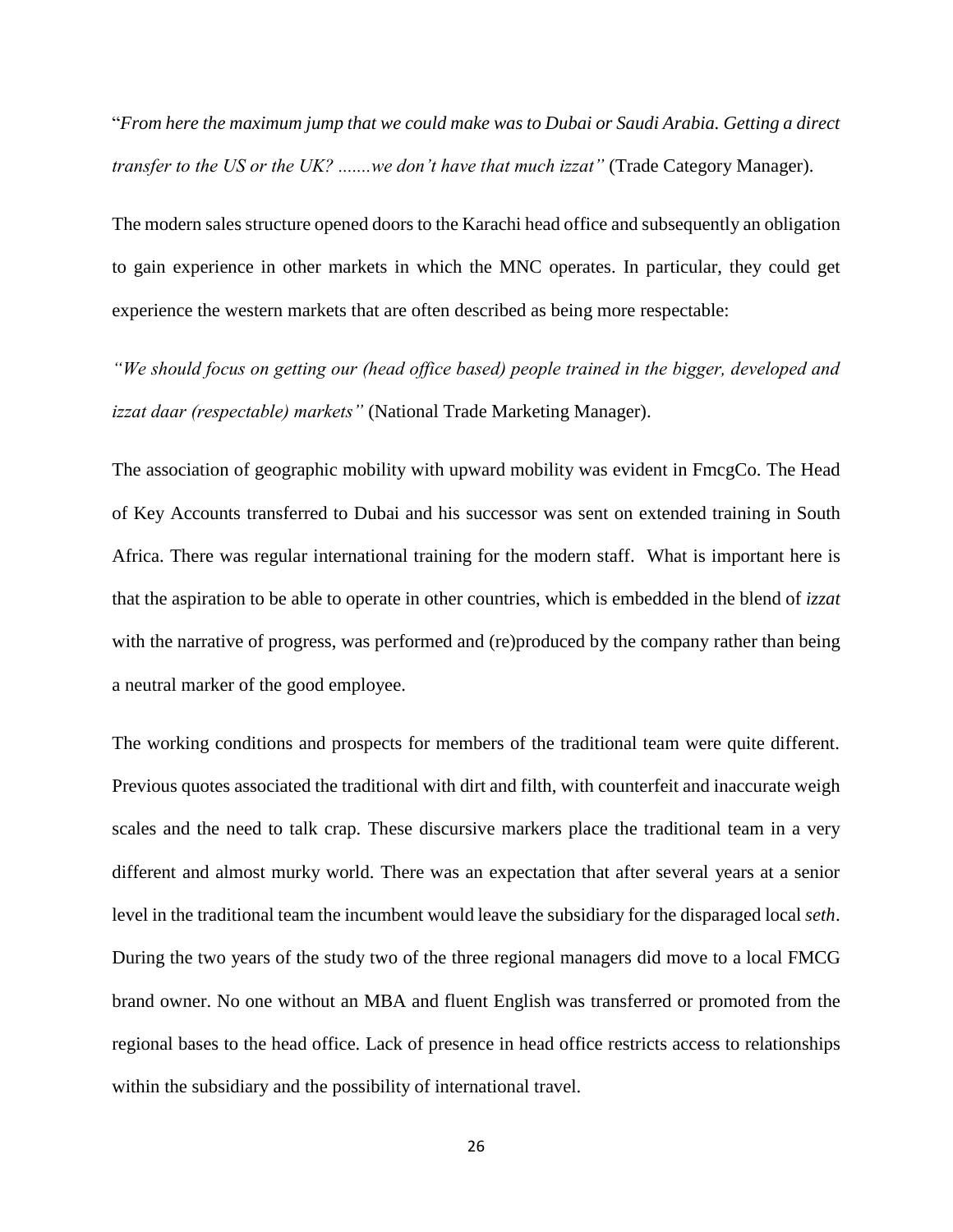The voluntary efforts of some of those subordinated in the emergent structure also reproduced the structures of domination. In an effort to overcome constrictions some entry staff embarked on language courses and one regional manager, who did indeed gain promotion within the traditional team, pursued an evening MBA. Nevertheless, it is unclear that these considerable efforts to enable better mimicry will overcome the barriers where vague qualities such as 'hipness' become associated with suitability to the new career path.

Company transport and entertainment made this social distinction visible and material, thus realising the discourse of progress and consumerism that top management projected on Pakistan. Entry-level staff on the modern side were allocated company cars (Suzuki Alto) whilst a similar level in traditional sales travelled on company 100cc motorbikes. The strong class and status associations with these vehicles prevalent in Pakistan was (re)produced by the MNC. The modern sales team also received generous budgets to entertain the purchasing teams from Makro and Metro.

## **Discussion and conclusions**

The MNC is now understood as a "highly complex configuration of on-going micro political power conflicts at different levels" (Morgan and Kristensen, 2006, p.1473), yet little is known about power in subsidiary units because research attention has focused primarily on managers and their international relationships. We examined power conflicts and micro-political processes in one subsidiary and related these to meso (MNC) and macro (geo-political) contexts. Following Frenkel (2008), and deploying postcolonial theory, we pursued one debate through multiple voices to elucidate micro-political processes. Here we discuss our findings and contributions, focusing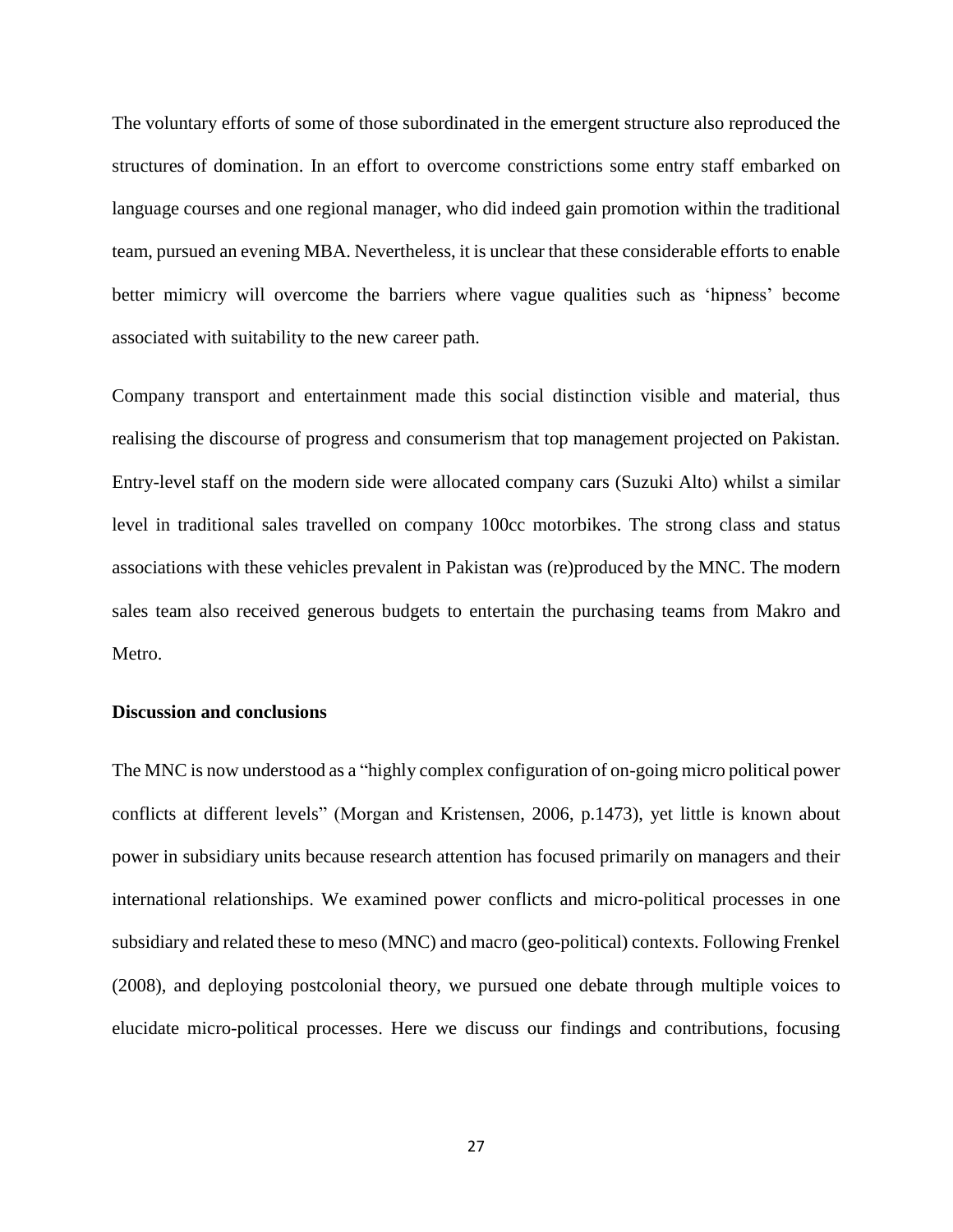initially on micro-politics in the subsidiary and then highlighting the circuits of power that allow us to see the subsidiary as a specific site embedded within broader political currents.

Postcolonial theory asserts the on-going significance of historic encounters (Prasad, 2008) and highlights the potency of the grand narrative of progress in reproducing historic relations and enabling the domination of western capital (Cooke, 2003). When something is framed as progress it is made desirable and obliges participation from both the coloniser and the colonised, defining the nature of the relationship between the two (Jack and Westwood, 2006). The global expansion of modern retail has been historically located in the narrative of progress bringing benefits to local populations despite, perhaps, their reluctance (Goldman, 1974). The top management within FmcgCo's subsidiary problematically embraced the narrative of progress, whilst tethering it to the locally prominent ideal, *izzat* or honour. In blending the global narrative with local discourses, modern retail is naturalised as desirable, well adjusted to contemporary Pakistan and entirely compatible with its trajectory of progress.

Whilst micro-politics in the international relations of the MNC are driven by appeals to diverse rationalities and sources of legitimacy (Geppert et al. 2003), within this subsidiary the source of legitimacy was clearly established by top management who reconciled rationalities in their narrative of progress. Previous studies have also demonstrated that subsidiary managers provide hybrid narratives that blend the global and local. Yousfi (2014) highlights the attachment of local symbolic meaning when global practices are applied in the subsidiary. Ailon-Souday and Kunda (2003) find that subsidiary managers selectively activate local elements to further their purposes and according to the job at hand. Our study extends these insights to show that the hybridity is central in managerial sensegiving (Clark and Geppert, 2011) since it establishes the terrain and the terms for micro-political conflict throughout the subsidiary. In reconciling the global and the local,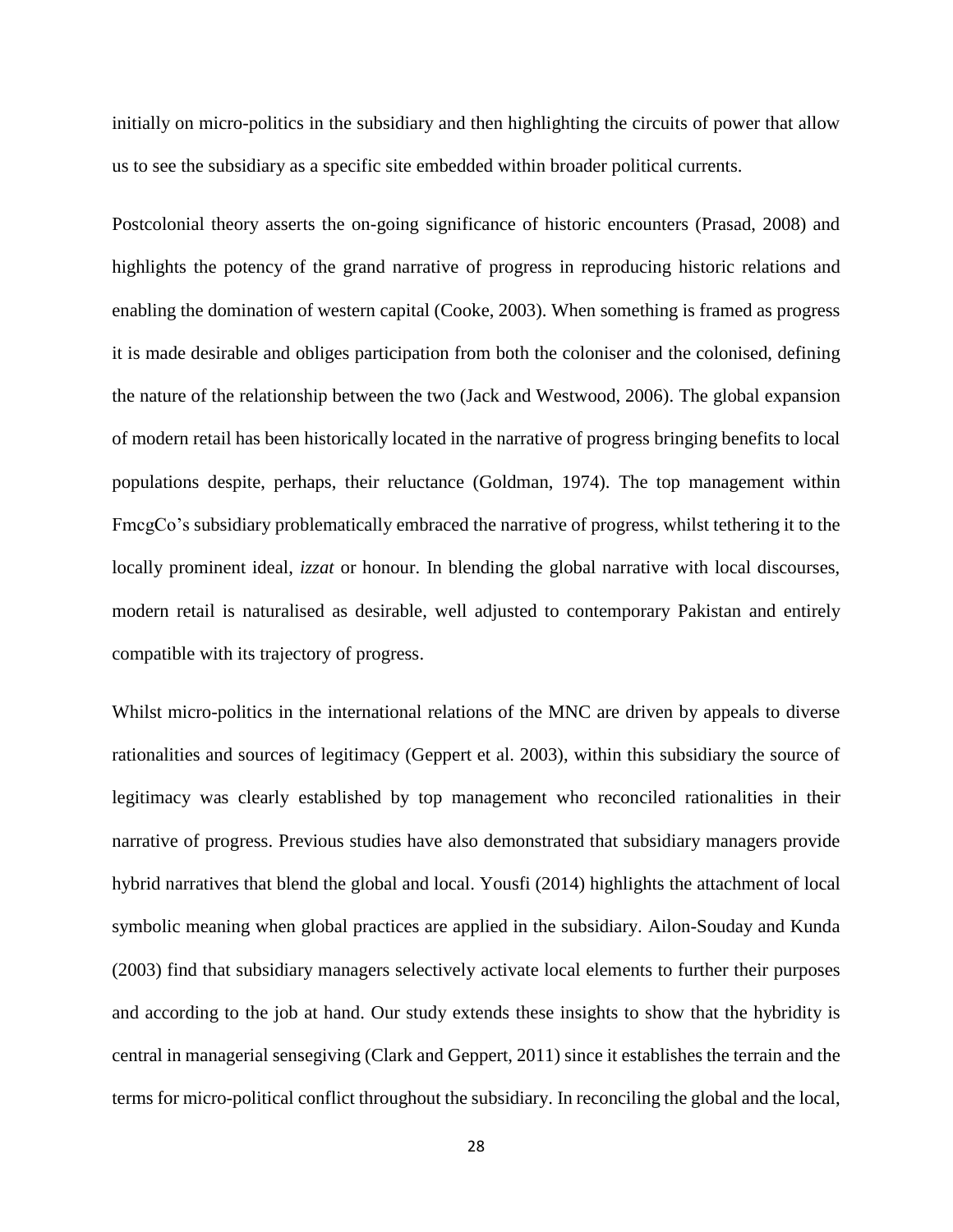the authorised narrative of top management defines what can be contested as well as who will be privileged in the relationships throughout the subsidiary.

Our work draws attention to active narrative work and to aspects of political process that help us understand the subsidiary as a specific site. We likened *izzat* to a keyword (Williams, 1976) that is both plastic and prominent in Pakistani society. *Izzat* summarises "the proper way to live and work" (Yousfi, 2014, p.399) and the attachment of *izzat* to the modern is replicated in the active narrative work of multiple members of the organisation. These retellings come to define other aspects of life in Pakistan and familiar characters, such as the association of the traditional with dirt and the lack of *izzat* they afford to shoppers. These associations privilege those in the subsidiary who are placed in the modern team and support the difference in status of the two teams, a difference materialised through company vehicles, budgets, travel opportunities and job titles. Notwithstanding status distance, *hamari izzat* illustrates how that which is 'culturally' resonant is applied to the matter at hand (Ailon-Souday and Kunda, 2003) and enables hierarchy and collectivism to operate together in support of the new hierarchy.

Jarzabkowski et al. (2010) demonstrate how the prominence and plasticity of a keyword facilitates its construction to favour certain interests and enable particular coalitions. The appropriation of i*zzat* in the narrative of modern retail facilitated the emergence of a more formalised structure, marking the elite character of the modern team. This team acted in ways that are similar to the comprador cadre (Boussebaa, et al., 2014; Varman and Saha, 2009) as they defined the possibilities of identity and shaped the work activities of those they came to dominate. The ground of possible resistance for those who are to be dominated is diminished, notwithstanding more covert attempts to contest the narrative. Some of the dominated sought more favourable positions and identities for themselves, especially through further education in management or languages – an act of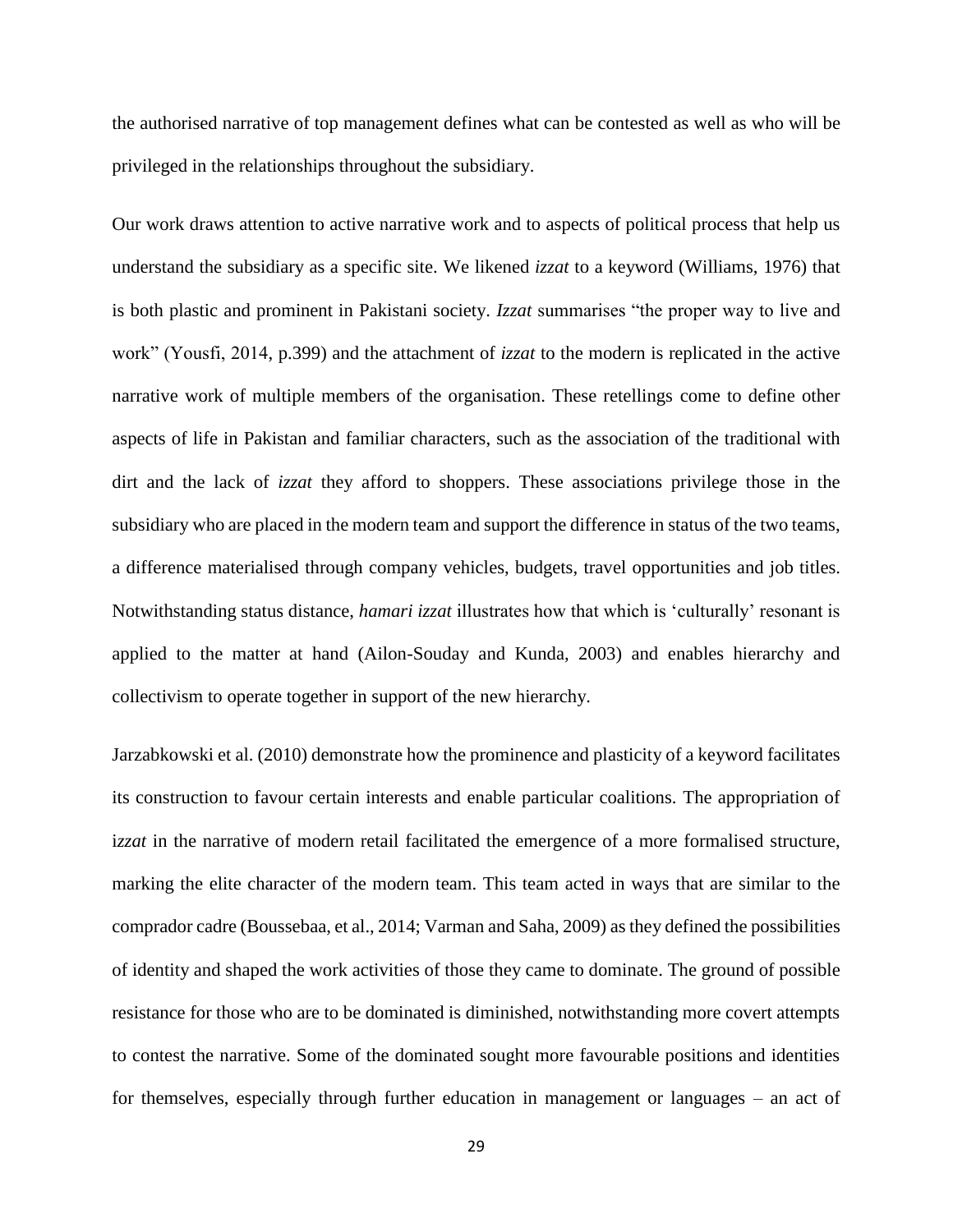mimicry that endorses the rationale of the authorised narrative. Meanwhile, the educational background, linguistic competence and more cosmopolitan outlook of the elite supports an increasingly global emphasis in the practices of the subsidiary. The alignment of personal interests amongst the modern team and top managers facilitates this coalition around the narrative that reconciles a more global outlook with local symbolic meaning.

We see the subsidiary as a specific site of micro-political contest since relationships within the subsidiary are embedded in both meso (MNC) and the macro (geo-political) contexts. Our research brought heterogeneity in the subsidiary to the fore and highlighted differences of education, fluency in English and grounding in western management theories. These elements can be traced to a colonial past (Fougère and Moulettes, 2009; Seymour-Smith, 1986) and to contemporary postcolonial western capital domination (Khan and Koshul, 2011). Those who are advantageously placed with respect to macro factors also interpret the introduction of modern retail as a means to develop or realign both the subsidiary and themselves in their relationships in the MNC. We have shown also how new forms of social networks emerge, for example MBA alumni networks, potentially creating new supportive coalitions that are alternative to the kinship networks of *sifarish*. Membership of the elite is restricted to those able to become cosmopolitan players (Clark and Geppert, 2011) and who begin to see their similarity to others and their interests as lying outside the subsidiary as much as within it (Sklair, 2001). We do not claim that elite MBA graduates were not previously favourably positioned for advancement. Indeed, the current top management team suggest very much the opposite. However, top management and the modern sales team repeatedly emphasised the greater international exposure brought by the entry of modern retail and the enhanced prestige and opportunities this brought both to the subsidiary and to them as individuals. Accordingly, we see the micro-politics of the subsidiary as very much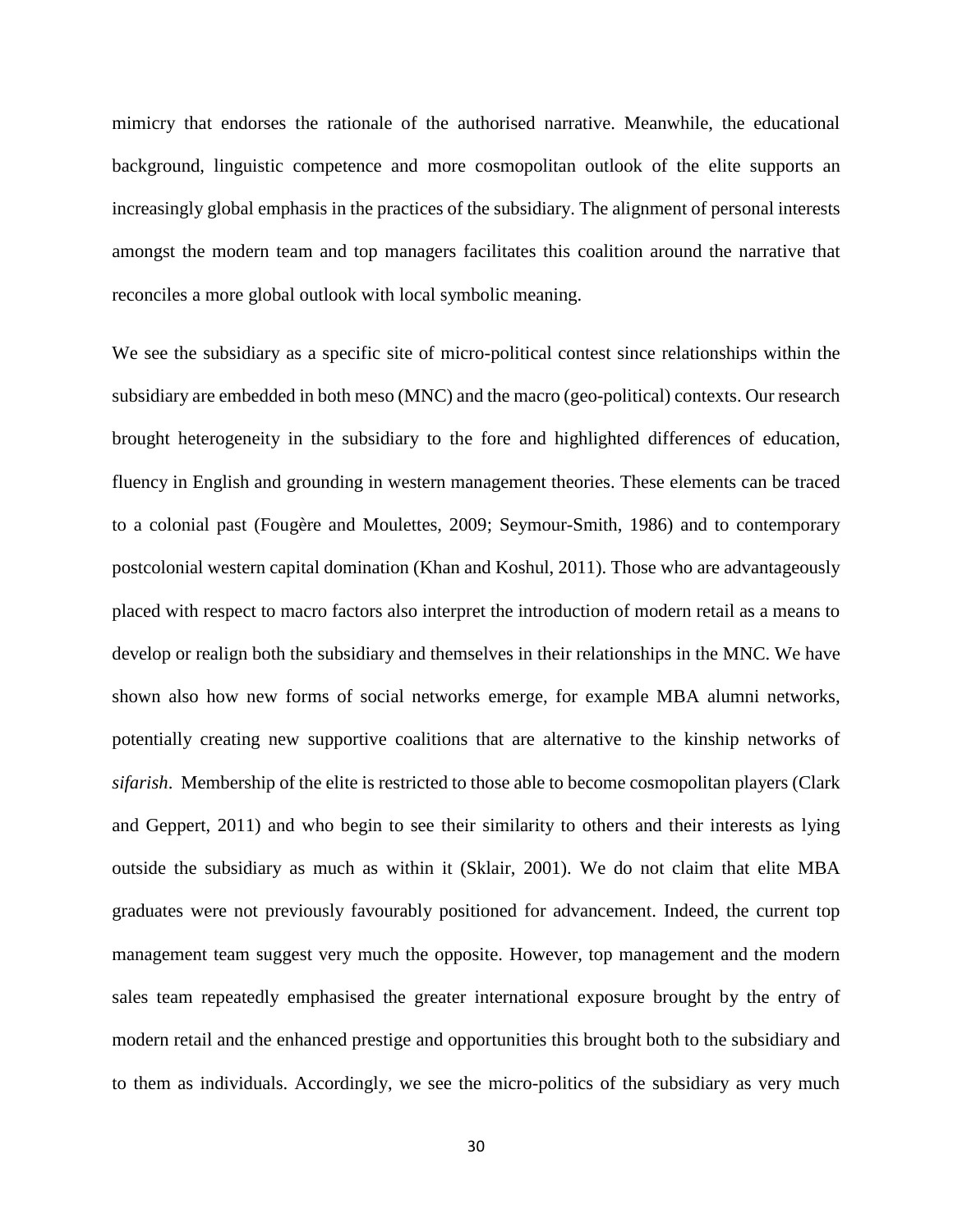bound up within the complex totality of power and micro-political struggle that is the MNC (Morgan and Kristensen, 2006).

We recognise the limitations of our study that arise particularly from our focus on one context and debate around one issue. We have offered more generalised insight concerning the particular operation of micro-politics in the subsidiary and argued that a fuller understanding of this will allow us to relate power in the MNC to that in the subsidiary. We recognise that the events we studied did not directly result from a change precipitated by MNC headquarters, but rather from a changed environment brought about by customers. We believe that further research to explain how power and control in the MNC operates through the micro-politics of the subsidiary could usefully follow a controversy originating through the actions of the MNC centre via subsidiary management to the multiple levels of the subsidiary. We recommend a broadly ethnographic approach with broad participation throughout the organisation to elucidate further how global and local discourses and their rationalities are (re)shaped in the different sites of contestation and how actors pursue their interests in the linked relationships of the subsidiary and MNC.

## **References**

Abdallah C and Langley A (2013) The double edge of ambiguity in strategic planning. *Journal of Management Studies*, 51(2): 235-264.

Ailon-Souday G and Kunda G (2003) The local selves of global workers: The social construction of national identity in the face of organizational globalization. *Organization Studies* 24(7): 1073– 1096.

31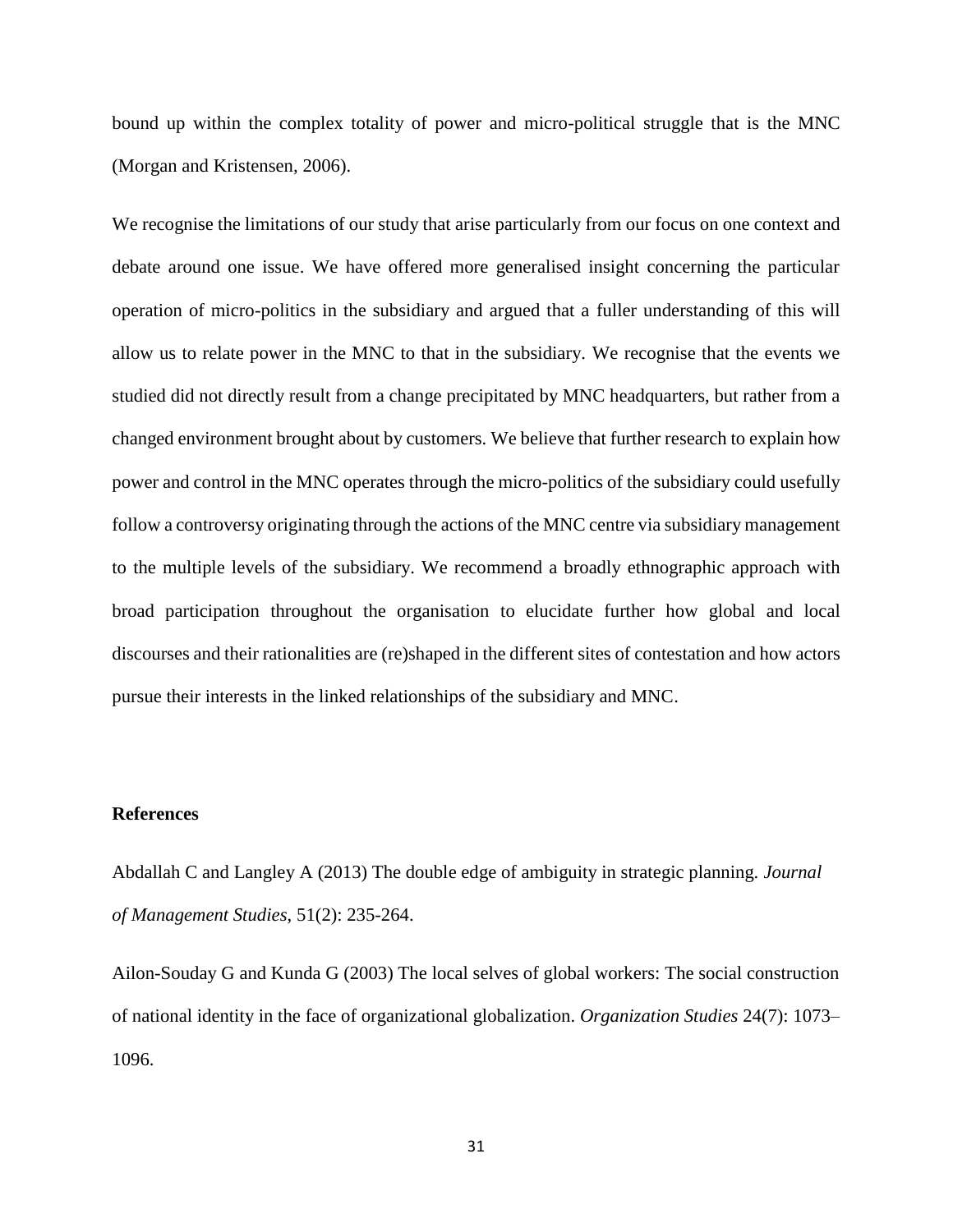Ailon G and Kunda G (2009) The one-company approach': Transnationalism in an Israeli— Palestinian subsidiary of a multinational corporation. *Organization Studies*, 30(7): 693-712.

Alcadipani R and Caldas MP (2012) Americanizing Brazilian management. *Critical Perspectives in International Business* 8(1): 37-55.

Aman A and Hopkinson G (2010) The changing structure of distribution channels in Pakistan. *International Journal of Retail & Distribution Management* 38(5): 341-359.

Bevan J (2005) *"Trolley Wars." The Battle of the Supermarkets*. London: Profile Books

Bhabha HK (1990) *Nation and narration*. London & New York: Routledge.

Bhabha HK (1994) *The location of culture*. London & New York: Routledge.

Bhatti G (1999) *Asian Children in School – An Ethnographic Study*. London: Routledge.

Bjerregaard T and Klitmøller A (2016) Conflictual practice sharing in the MNC: A theory of practice approach. *Organization Studies* 37(9): 1271-1295.

Blazejewski S (2009) Actors' interests and local contexts in intrafirm conflict: The 2004 GM and Opel crisis. *Competition & Change* 13(3): 229-250.

Boussebaa M and Brown AD (2017) Englishization, Identity Regulation and Imperialism. *Organization Studies* 38(1): 7–29.

Boussebaa M, Morgan G and Sturdy A (2012) Constructing Global Firms? National, transnational and neocolonial effects in international management consultancies. *Organization Studies* 33(4): 465–486.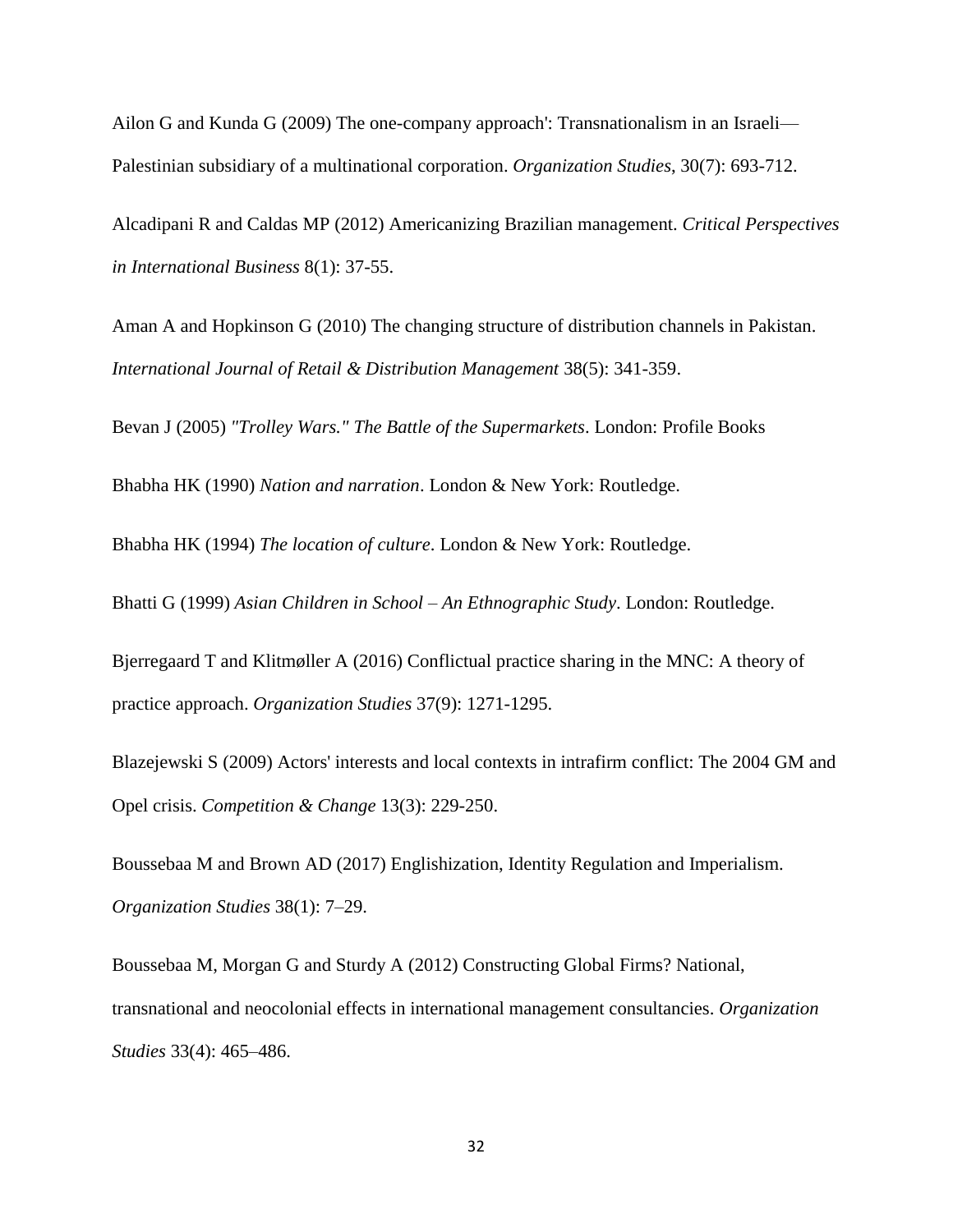Boussebaa M, Sinha S and Gabriel Y (2014) Englishization in offshore call centers: A postcolonial perspective. *Journal of International Business Studies* 45(9): 1152–1169.

Brown AD (1998) Narrative, politics and legitimacy in an IT implementation. *Journal of Management Studies* 35(1): 35–58.

Cheesman D (1997) *Landlord Power and Rural Indebtedness in Colonial Sind: 1865-1901*. Richmond: Curzon.

Clark E and Geppert M (2006) Socio-political processes in international management in postsocialist contexts: knowledge, learning and transnational institution building. *Journal of International Management* 12(3): 340-357.

Clark E and Geppert M (2011) Subsidiary integration as identity construction and institution building: A political sensemaking approach. *Journal of Management Studies* 48(2): 395-416.

Cochoy F (2015) *On the Origins of Self-service*. London & New York: Routledge.

Cohen SP (2004) *The idea of Pakistan*. Washington D.C.: Brookings Institution Press.

Cooke B (2003) The denial of slavery in management studies. *Journal of Management Studies* 40(8): 1895-1918.

Dar S (2014) Hybrid accountabilities: When western and non-western accountabilities collide. *Human Relations* 67(2): 131-151.

Davenport S and Leitch S (2005) Circuits of power in practice: Strategic ambiguity as delegation of authority. *Organization Studies* 26(11): 1603-1623.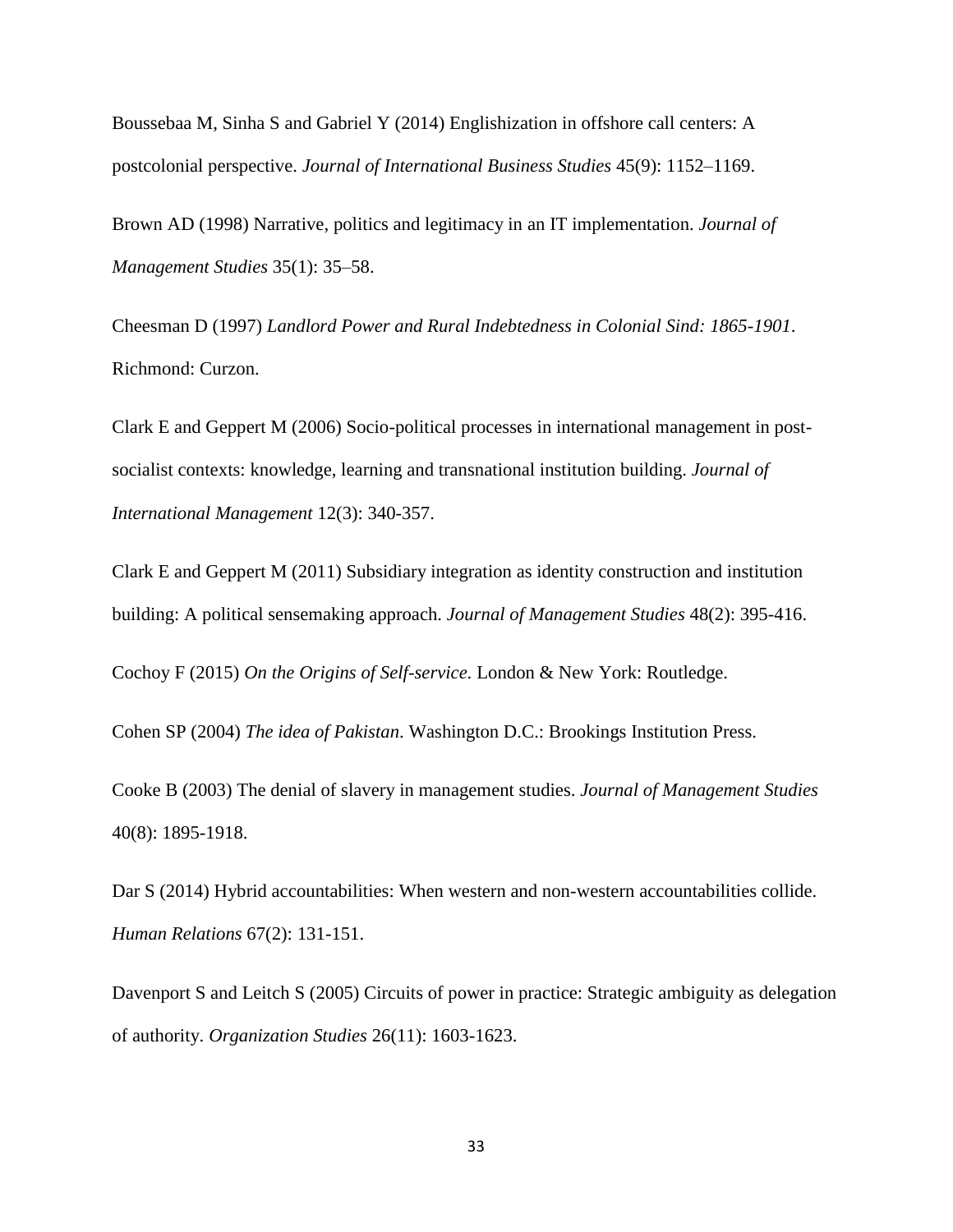Dörrenbächer C and Geppert M (2009) A micro-political perspective on subsidiary initiativetaking: Evidence from German-owned subsidiaries in France. *European Management Journal* 27(2): 100-112.

Dörrenbächer C and Gammelgaard J (2011) Subsidiary power in multinational corporations: the subtle role of micro-political bargaining power. *Critical Perspectives on International Business* 7(1): 30-47.

Dusenbery VA (1990) On the moral sensitivities of Sikhs in North America. In: Lynch OM (ed.) *Divine Passions: The Social Construction of Emotion in India*. Berkeley and Los Angeles: University of California Press, 239-261.

Ferner A, Almond P, Colling T and Edwards T (2005) Policies on union representation in US multinationals in the UK: Between micro‐Politics and macro‐Institutions. *British Journal of Industrial Relations* 43(4): 703-728.

Fougère M and Moulettes A (2009) On 'cultural' knowledge in international management textbooks: A postcolonial reading. In: Banerjee SB, Chio VC and Mir R (eds.) *Organizations, Markets and Imperial Formations: Towards an Anthropology of Globalization*. Cheltenham: Edward Elgar, 25-39.

Frenkel M (2008) The multinational corporation as a third space: Rethinking international management discourse on knowledge transfer through Homi Bhabha. *Academy of Management Review* 33(4): 924-942.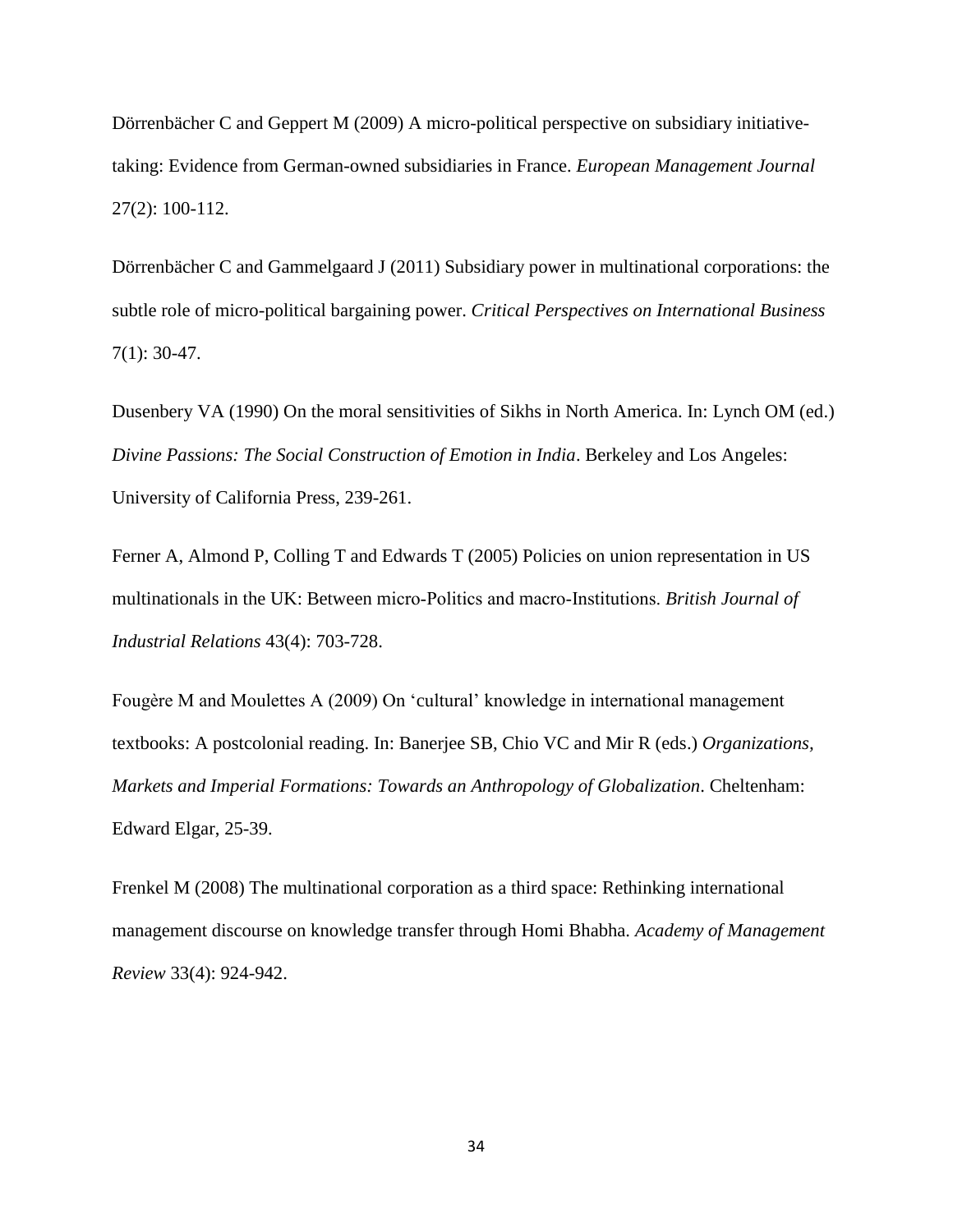Geppert M. and Dörrenbächer C (2011) Politics and power in the multinational corporation: an introduction. In: Dorrenbacher C and Geppert M (eds) *Politics and Power in the Multinational Corporation*, 3–38, Cambridge: Cambridge UP.

Geppert M, Williams K, and Matten, D (2003) The social construction of contextual rationalities in MNCs: An Anglo-German comparison of subsidiary choice. *Journal of Management Studies*, 40(3), 617–641.

Geppert M and Williams K (2006) Global, national and local practices in multinational corporations: towards a sociopolitical framework. *The International Journal of Human Resource Management* 17(1): 49-69.

Goldman A (1974) Outreach of consumers and the modernization of urban food retailing in developing countries. *The Journal of Marketing* 38(4): 8-16.

Islam, N (2004). Sifarish, sycophants, power and collectivism: Administrative culture in Pakistan. *International Review of Administrative Sciences* 70(2): 311–330.

Jack GA, Calás MB, Nkomo SM and Peltonen T (2008) Critique and international management: an uneasy relationship? *Academy of Management Review* 33(4): 870-884.

Jack G and Westwood R (2006) Postcolonialism and the politics of qualitative research in international business. *Management International Review* 46(4): 481-501.

Jarzabkowski P, Sillince JA and Shaw D (2010) Strategic ambiguity as a rhetorical resource for enabling multiple interests. *Human Relations* 63(2): 219-248.

Jhatial AA, Cornelius N, and Wallace J (2014) Rhetorics and realities of management practices in Pakistan: Colonial, post-colonial and post-9/11 influences. *Business History* 56(3): 456–484.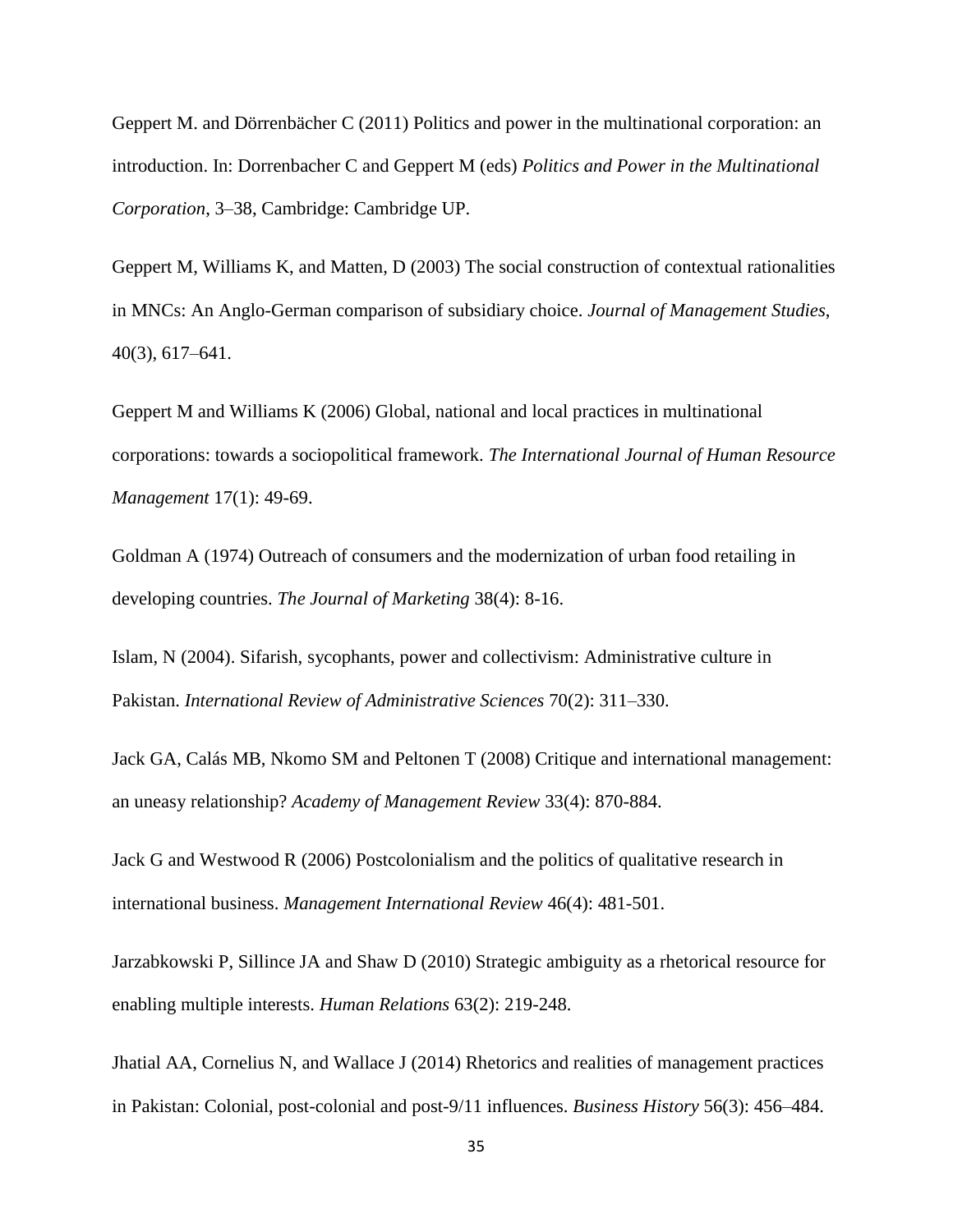Khakwani S and Case P (2012) Worldly leadership in Pakistan seth organizations: An empirical challenge to the concept of global leadership. *Worldly Leadership*. 192–205.

Khan FR and Koshul BB (2011) Lenin in Allah's court: Iqbal's critique of Western capitalism and the opening up of the postcolonial imagination in critical management studies. *Organization*. 18(3): 303-322.

Khilji S (2002) Modes of convergence and divergence: An integrative view of multinationals in Pakistan. *The International Journal of Human Resource Management* 13(2): 232–53.

Khilji S (2003) To adapt or not to adapt? Exploring the role of national culture in HRM. *The International Journal of Cross-Cultural Management* 3(1): 109-132.

Koveshnikov A, Vaara E and Ehrnrooth, M (2016) Stereotype-based managerial identity work in multinational corporations. *Organization Studies* 37(9): 1353–1379.

Lieven A (2011) *Pakistan: A Hard Country*. New York: Public Affairs.

Merriam SB and Tisdell EJ (2016) *Qualitative research: A guide to design and implementation*. San Francisco: John Wiley & Sons.

Michandani K, Maitra S and Sangha J (2012) Treats and threats: global cultures in India's call centers. In Prasad A (ed.) *Against the Grain: Advances in Postcolonial Organization Studies*. Copenhagen, Copenhagen Business School Press, 135-154.

Morgan G and Kristensen PH (2006) The contested space of multinationals: Varieties of institutionalism, varieties of capitalism. *Human Relations* 59(11): 1467–1490.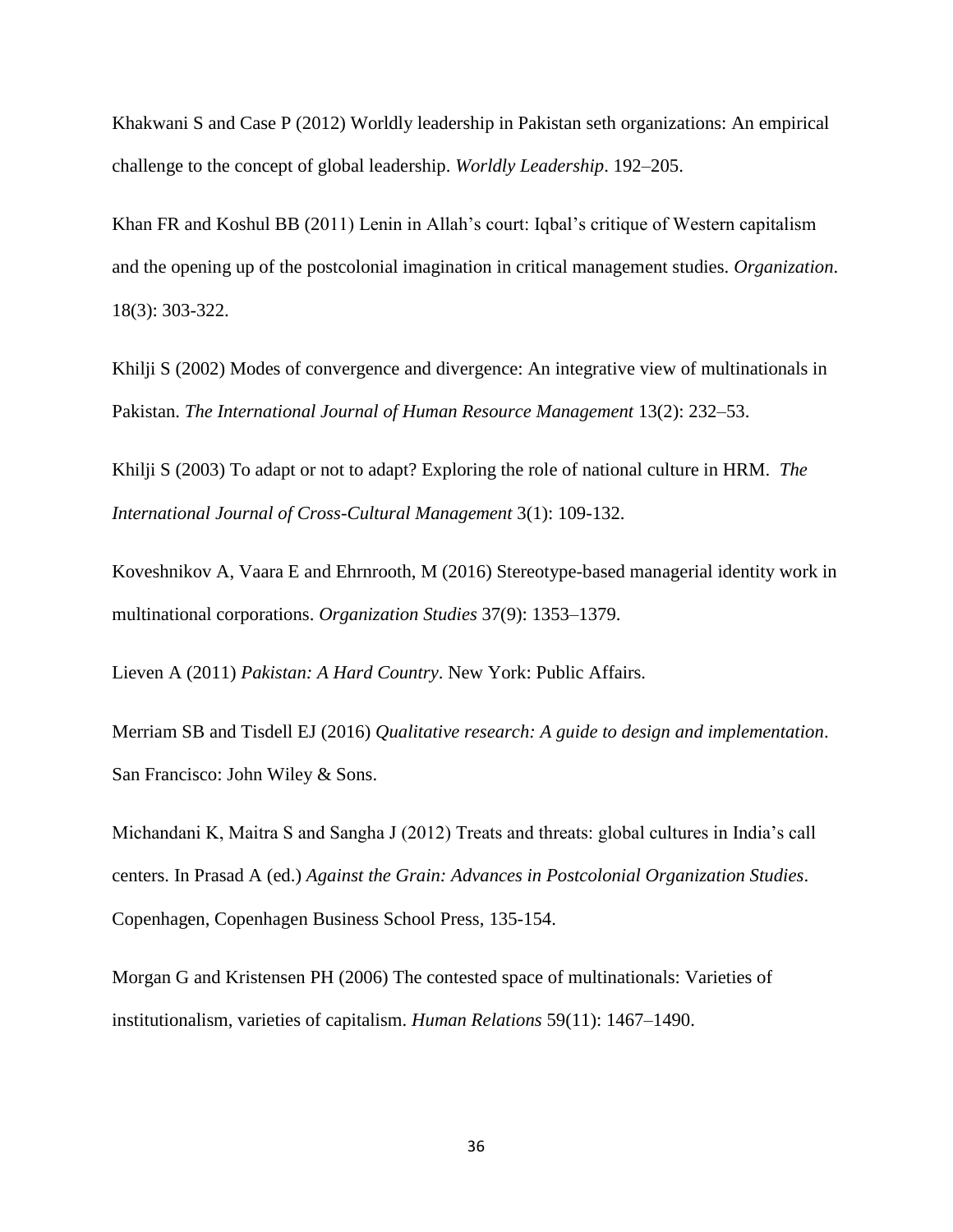Nadeem S and Kayani N (2017) Sifarish: Understanding the ethical versus unethical use of network-based hiring in Pakistan. *Journal of Business Ethics*, 1-14.

Nkomo SM (2011) A postcolonial and anti-colonial reading of 'African'leadership and management in organization studies: Tensions, contradictions and possibilities. *Organization* 18(3): 365-386.

Özkazanç-Pan B (2008) International management research meets "the rest of the world". *Academy of Management Review* 33(4): 964-974.

Prasad A (2008) Critical management studies: A reader. *Academy of Management Review* 33(1): 278-283.

Prasad A (2014) You can't go home again: And other psychoanalytic lessons from crossing a neo-colonial border. *Human Relations* 67(2): 233-257.

Roomi MA and Parrott G (2008) Barriers to development and progression of women entrepreneurs in Pakistan. *The Journal of Entrepreneurship* 17(1): 59-72.

Said EW (2001) *Orientalism: Western conceptions of the Orient*. London: Penguin.

Seymour-Smith C (1986) *Dictionary of Anthropology*. London and Basingstoke: Palgrave Macmillan.

Shaw A (2000) *Kinship and continuity: Pakistani families in Britain*. London and New York: Routledge.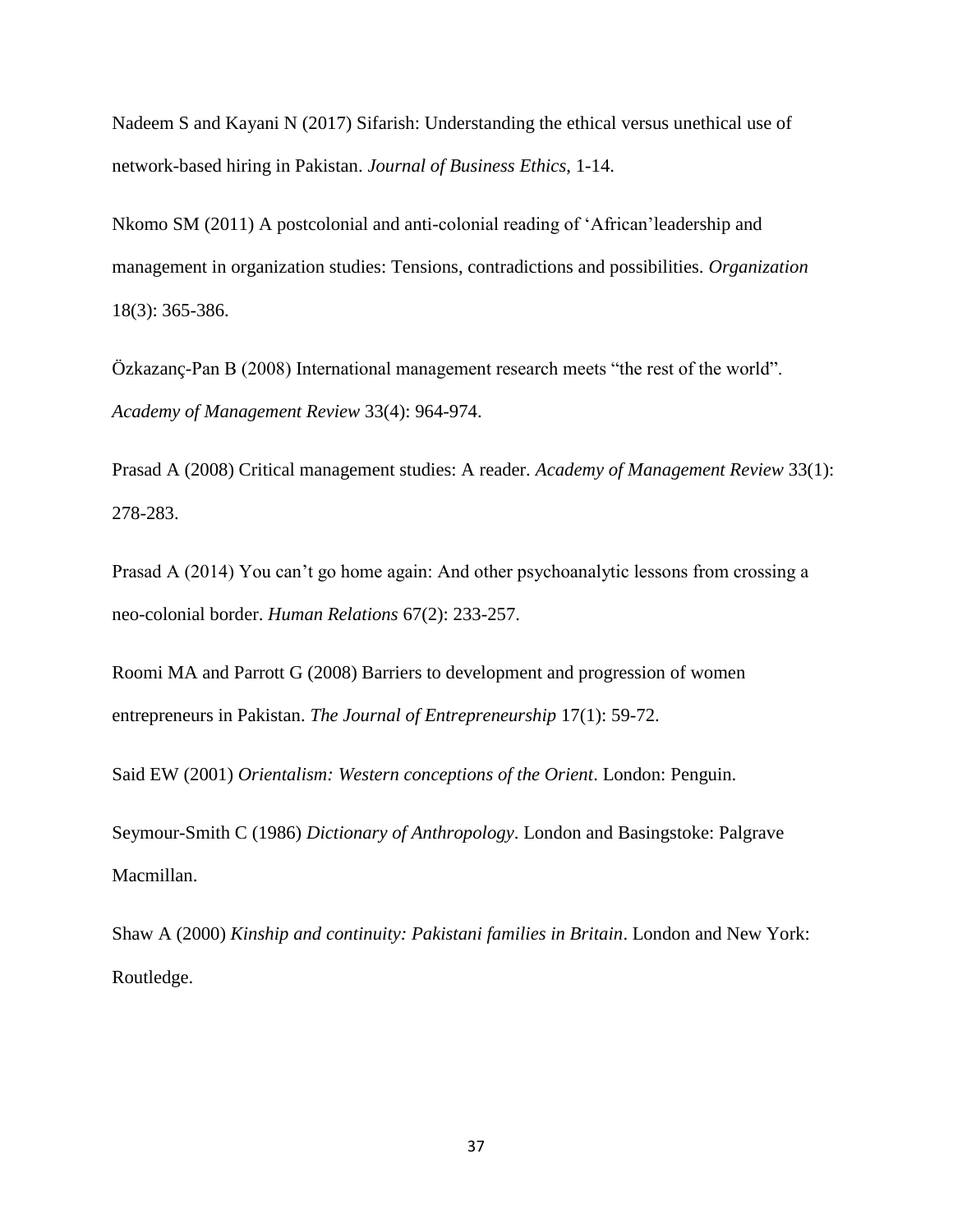Shimoni B and Bergmann H (2006) Managing in a changing world: From multiculturalism to hybridization--the production of hybrid management cultures in Israel, Thailand, and Mexico. *Academy of Management Perspectives* 20(3): 76–89.

Sliwa M (2009) Globalization and social change: the Polish experience. In S. Banerjee, V. Chio and R. Mir (Eds.) *Organizations, Markets and Imperial Formations: Towards an Anthropology of Imperial Formations*. Cheltenham: Edward Elgar: 198-218.

Sklair L (2001) *The Transnational Capitalist Class*. Oxford: Blackwell.

Srinivas N (2013) Could a subaltern manage? Identity work and habitus in a colonial workplace. *Organization Studies* 34(11): 1655-1674.

Taylor J (2011) The intimate insider: negotiating the ethics of friendship when doing insider research. *Qualitative Research* 11(1): 3–22.

Vaara E, Tienari J, Piekkari R and Säntti R (2005) Language and the circuits of power in a merging multinational corporation. *Journal of Management Studies* 42(3): 595-623.

Varman R and Saha B (2009) Disciplining the discipline: understanding postcolonial epistemic ideology in marketing. *Journal of Marketing Management* 25(7): 811–824.

Westwood R and Jack G (2008) The US commercial-military-political complex and the emergence of international business and management studies. *Critical Perspectives on International Business* 4(4): 367-388.

Williams R (1976) *Keywords: A Vocabulary of Culture and Society*. New York: Oxford UP.